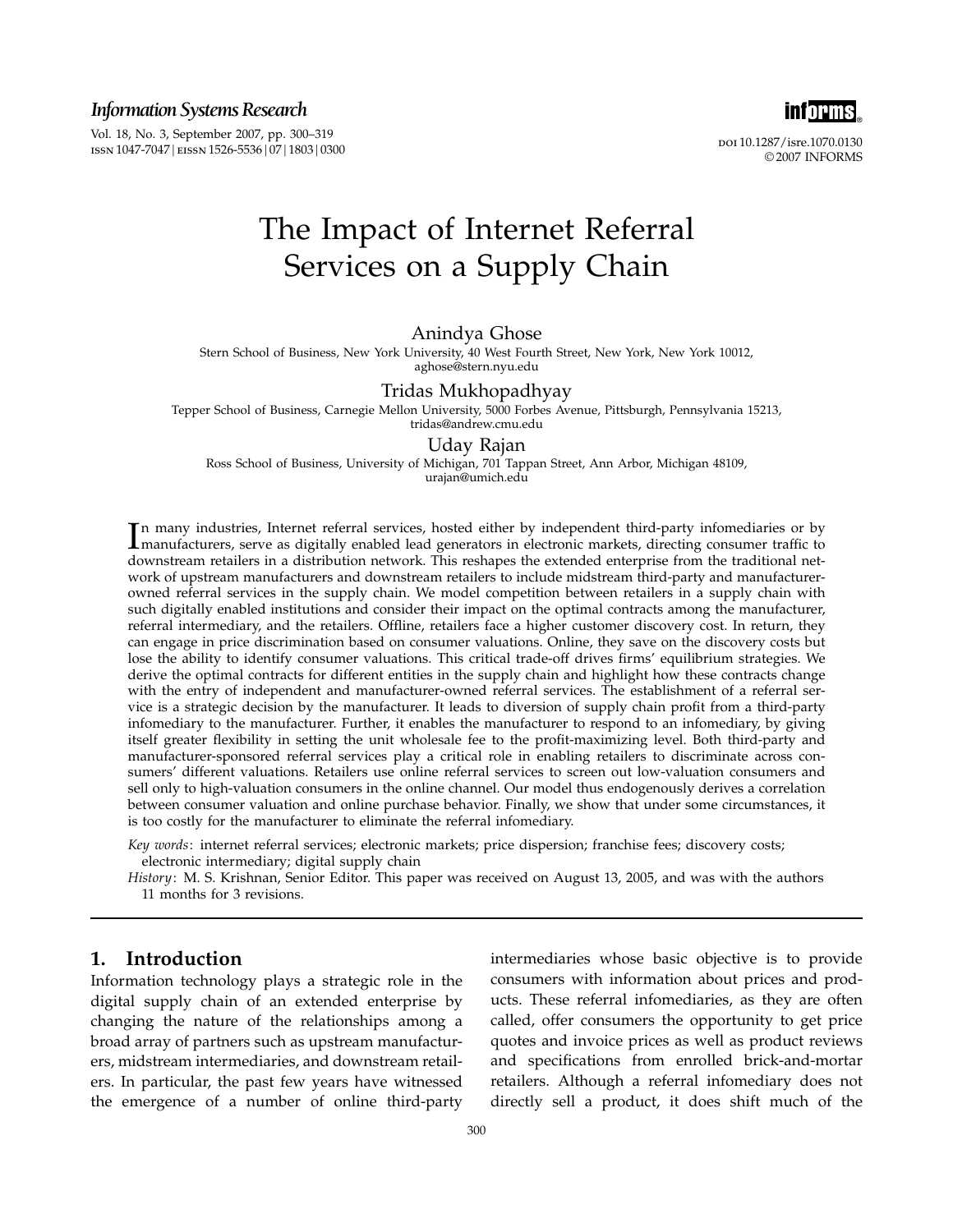consumer search process from the physical platform of the traditional retailer to the virtual world of the Web. It therefore represents a midstream player in a supply chain between a manufacturer and a dealer or between dealers and consumers.

In response, many manufacturers have established their own online referral services. Consider the auto industry in the United States—an industry with \$500 billion in revenues. Both infomediaries and manufacturers now offer digitally enabled referral services, which are growing in popularity. Industrywide, 25% of all new vehicles in 2005 were sold through an online buying service, up from  $4.7\%$  in  $2000<sup>1</sup>$ and Autobytel generated an estimated \$83 billion in car sales.<sup>2</sup> Major original equipment manufacturers (OEMs) like GM and Ford have their own referral services, such as GMBuyPower.com and FordDirect.com. From these sites, consumers can configure a new car, receive the list price, and move to a dealer site for inventory and quotes. Crucially, manufacturers provide referrals to the dealer free of cost, and third-party infomediaries charge referral fees to participating dealers.

In the auto industry, franchise laws prevent a manufacturer from directly selling to consumers. To avoid the natural conflict with retailers that emerges when a firm sells directly to its consumers, firms in other industries are also beginning to use their own referral services to steer consumers to retailers.<sup>3</sup> Tsay and Agarwal (2004) point out that Hewlett-Packard's (HP) Commerce Center is not an online store per se—it simply gives business customers an easy, point-andclick way to order from an HP reseller. On the other hand, computer manufacturers compete with online third-party infomediaries such as CNET.com in the customer lead-generation business. Referral services are also common in the real estate, funeral services, medical devices, and telecom industries.

In this paper, we look at only the pricing aspect of infomediaries and do not consider their role in

providing independent information. The conventional wisdom on Internet referral infomediaries is that they are valuable to consumers because they reduce the search costs of comparing prices in electronic markets and enable consumers to get binding price quotes from retailers. However, the impact of these referral services on manufacturers is less clear. Neither is the impact of competition between manufacturersponsored and infomediary-sponsored referral services on contractual fees and profitability in a digital distribution network clear. A manufacturer's entry into the online referral business has implications for pricing, allocation of supply chain profits, and midstream competition.

We focus on the distribution network of a supply chain consisting of a manufacturer, an infomediary, and two competing retailers. We consider a manufacturer that chooses not to engage in direct sales to consumers, possibly to avoid conflict with retailers, and examine the impact of the entry of a thirdparty referral infomediary on the profitability of the upstream manufacturer and on the overall profits in a digitally enabled supply chain. In the context of an extended enterprise, how does establishing its own referral infomediary enable the manufacturer to redirect profits in the supply chain back to itself? How do the optimal contracts between the various parties and the retailer's optimal pricing strategies change? Finally, we consider the costs and benefits to the manufacturer of eliminating the referral infomediary.

In a related paper, Chen et al. (2002) examine how an infomediary affects market competition between retailers, and contractual arrangements that they should use in selling their services. The research shows that a referral infomediary can serve as a device to enable price discrimination across consumer search segments. We extend their work by also examining the role of manufacturer referral services in enabling the manufacturer to compete against the infomediary. We focus, in particular, on the response of the manufacturer to the presence of an infomediary, the impact of this response on retailer pricing, and the reshaping of contracts in the supply chain to competition between the referral services.

In our model, consumers are heterogeneous both in their valuations and in search behavior, so price dispersion exists in equilibrium, as in Varian (1980) and

<sup>1</sup> http://www.autobytel.com/images/newsletters/march/2.html. <sup>2</sup> http://www.autobytel.com/content/home/help/pressroom/ pressreleases/index.cfm?id=4&ArticleID=138893.

<sup>&</sup>lt;sup>3</sup>A new channel can create channel conflict because consumers compare prices and options across channels. For example, Forman et al. (2006) show that use of the online channel depends on local offline retail options.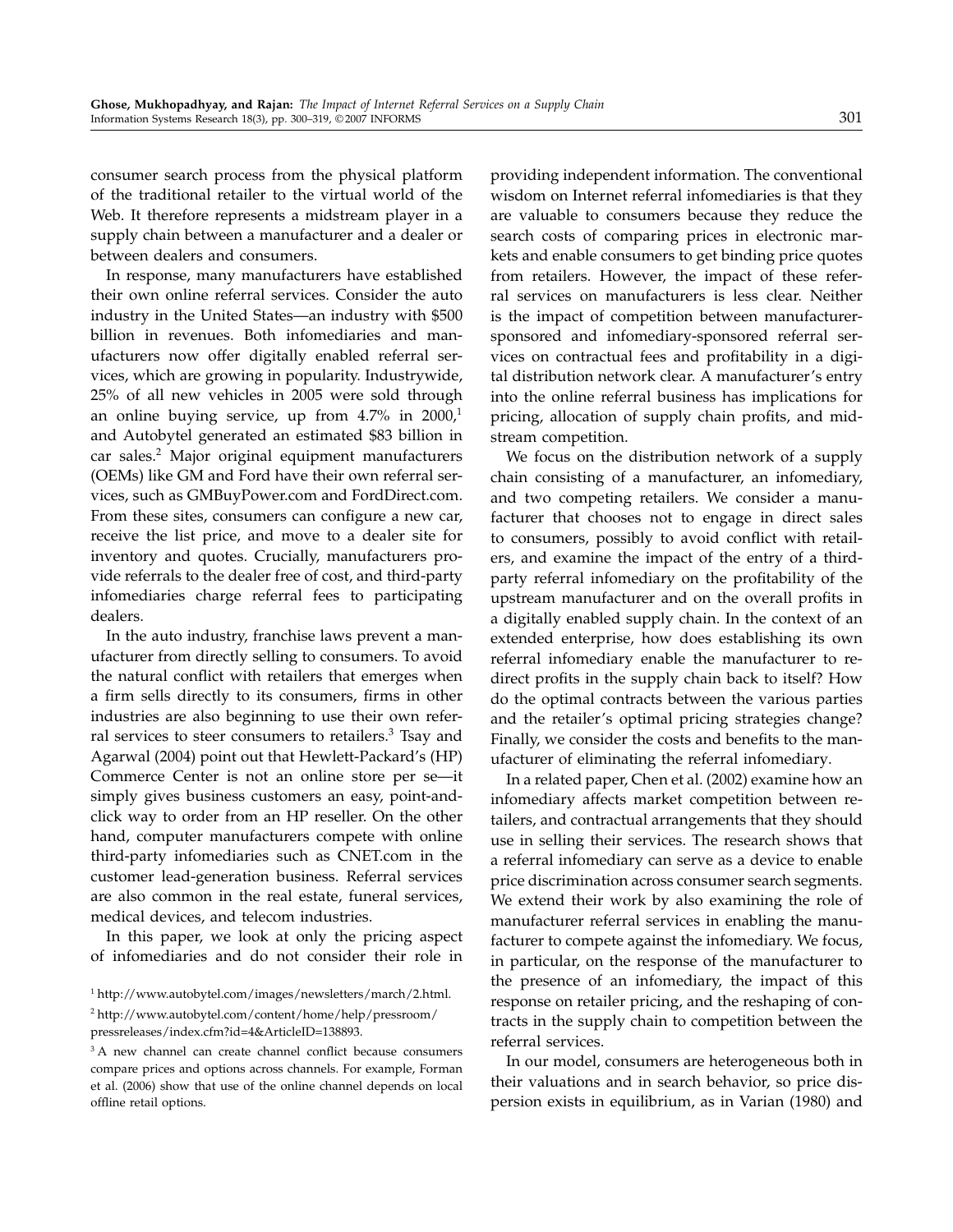Narasimhan (1988). In the offline channel, consumers physically walk into stores, and retailers determine willingness to pay via a costly interaction. This enables them to discriminate offline between highand low-valuation consumers. However, on line they lose this ability to identify consumer valuations. In the auto industry, for example, purchases are infrequent, with significant time gaps. In such a setting, it is reasonable to think of consumer preferences changing from one purchase to the next, so that valuation information on consumers buying the product on line is unavailable. Thus, we model a critical trade-off retailers face between lower online customer discovery costs versus greater consumer information offline.

The overriding theme of this paper is that retailers can use referral infomediaries, whether third party or manufacturer sponsored, as screening devices to identify high-valuation consumers. This enables retailers to extract greater revenues from consumers but is potentially mitigated by increased competition between retailers. Any increase in retailers' gross profit is, in turn, passed up the supply chain to either the third-party infomediary or the manufacturer.

Our paper makes several contributions. First, we find that the establishment of manufacturer referral services, despite no direct sales by the manufacturer to consumers, leads to a diversion of supply chain profits away from a third-party infomediary and toward the manufacturer. As a result, the manufacturer's profit can increase even when total profit in the supply chain is reduced.

Second, we find that online referral services are used by retailers as a device to enable price discrimination based on consumer valuations. Despite assuming no ex ante relationship between offline and online search behavior and consumer valuations, we find endogenously that only high-valuation consumers make online purchases. This mitigates the information loss inherent in online purchase services for consumer durables. On line, retailers cannot directly infer consumer valuations, whereas valuation information is more readily available offline.

Third, despite the potential to unravel the competing referral infomediary, the manufacturer is better off leaving the infomediary in business if the proportion of offline consumers is sufficiently high. To eliminate the infomediary, the manufacturer must increase the

wholesale price, which could shut out a large segment of the consumer market, leading to lower sales and lower profit for the manufacturer.

Fourth, the establishment of a referral service by the manufacturer gives it greater flexibility in responding to an infomediary by setting a high wholesale price. This additional flexibility depends critically on heterogeneity among consumers. By charging a higher wholesale price the upstream manufacturer alleviates price competition among the downstream players, leading to higher gross profits for each retailer.

Finally, average online prices offered by retailers to users of the manufacturer's referral service are higher than infomediary referral prices. This is similar to a manufacturer's suggested retail price, which is the highest possible price consumers are expected to pay under normal market conditions. Thus, this result also reconciles well with practice.

Our paper is related to various strands of the literature on Internet-enabled supply chains. Much of this work has focused on procurement and suppliers. For example, Kleindorfer and Wu (2003) consider a dynamic model with spot and long-term contracting between suppliers and buyers in capital-intensive industries, and Subramani (2004) considers how suppliers can both create and retain value via the use of information technology. In contrast, our focus is on spot contracts in distribution, rather than procurement, and on how the manufacturer and infomediary can use these to generate and retain value.

In our model, digitization facilitates competition between the manufacturer and the infomediaries through their referral services, leading to a reshaping of the extended enterprise. Specifically, digitization is a vehicle to allow price discrimination across consumers with different search behaviors and to increase profits in the supply chain. By using its own referral site, the manufacturer can capture some of this greater profit for itself, rather than allow it to be skimmed off by the infomediary. This would not have been possible in the traditional offline world: For infrequently purchased, high-priced goods, there may not be an effective offline mechanism to engage in price discrimination. Thus, digitization adds value beyond what can be captured in an offline world.

On the face of it, online availability of prices would seem to enhance market transparency. In a businessto-business context, Zhu (2004) shows that increased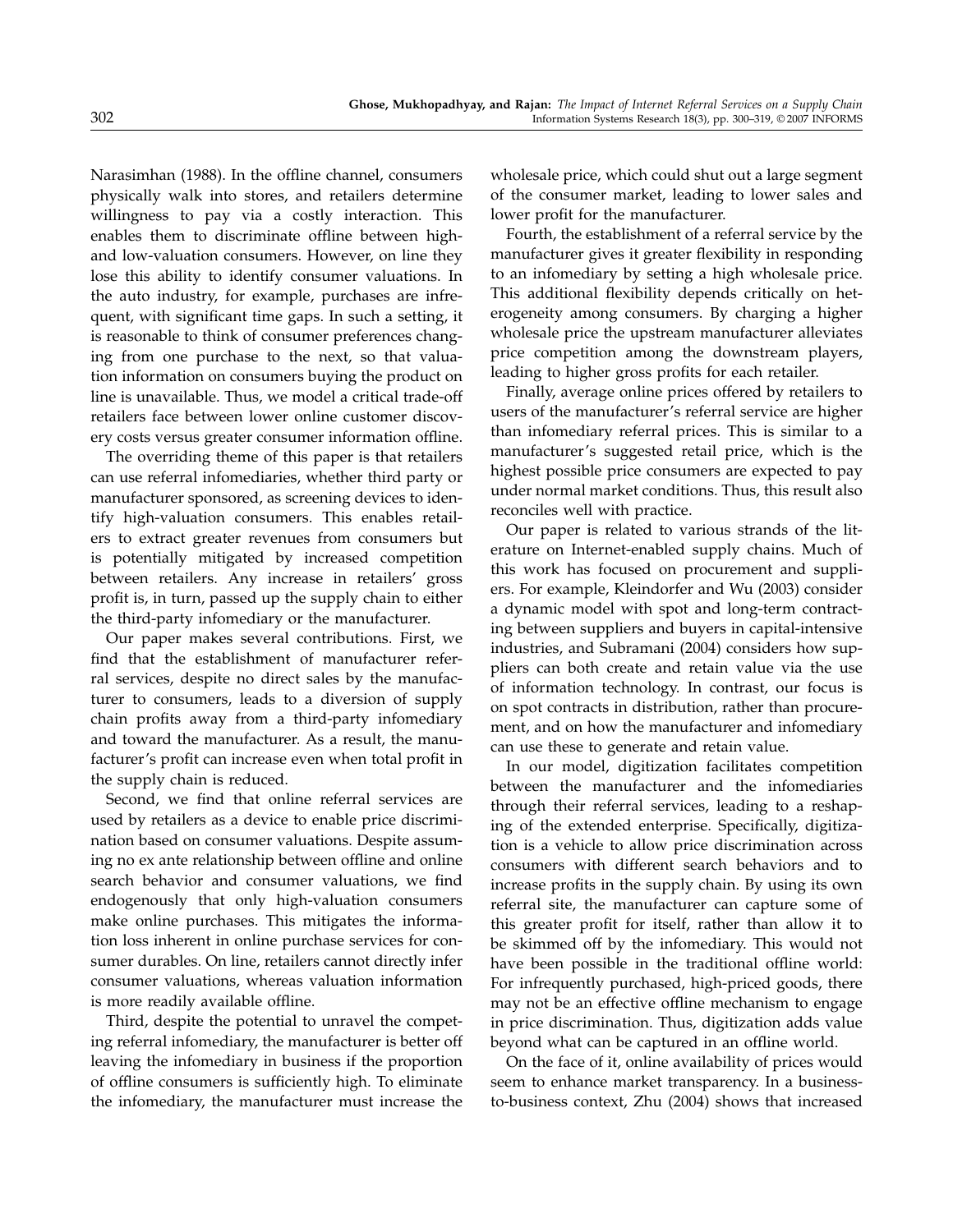transparency adversely affects firms' incentives to join an exchange. Granados et al. (2006) consider transparency as a strategic choice for a monopolist selling to consumers. Baye and Morgan (2001) show, in a model in which gatekeepers charge fees to firms for advertising their prices, that price dispersion can persist on the Internet. In our model, some proportion of consumers switch on line, and referral services serve as a mechanism to discriminate across consumers with different valuations. Viswanathan et al. (2007) find that consumers who search for prices online obtain lower prices for automobiles than those who do not search online.

Digital supply networks are characterized by electronic interactions between different tiers of a value chain (Straub et al. 2004). Early work on net-enabled organizations and the concept of the extended enterprise focused on the role of information sharing in facilitating cooperation and collaboration in the supply chain among suppliers, manufacturers, and retailers (Choudhury et al. 1999, and Lin et al. 2000). The entry of online infomediaries has changed the shape of the extended enterprise by, in addition, bringing in an element of competition into the supply chain.

Online competition between sellers is considered by Bandyopadhyay et al. (2005) and in a supply chain context by Ghose et al. (2005). More broadly, our paper adds to a rich literature on electronic data interfaces (EDI). Competing approaches to measuring EDI usage are evaluated by Massetti and Zmud (1996), while the business value of EDI technology has been studied by Lee et al. (1999), Chwelos et al. (2001), and Mukhopadhyay and Kekre (2002).

The rest of this paper is organized as follows. Section 2 presents the basic model. Section 3 examines a benchmark case with no referral services, and §4 analyzes the effect of the infomediary on retail competition. In §§5 and 6, we examine the impact of manufacturer referral services on equilibrium strategies and policies. We provide numerical corroboration of our results in §7. Section 8 discusses some extensions, and we conclude with some business implications in §9. All proofs are available in the online appendix. $4$ 

# 2. Model

Consider a piece of merchandise with the following features: Consumer purchases are relatively infrequent, and the price is high relative to consumers' income. In such a setting, it is reasonable to expect that relatively little information about consumer willingness to pay may be available from online purchase histories. Conversely, at an offline retail store, there is often a negotiation over price, and in the process a salesperson may be able to form a better estimate of a consumer's willingness to pay. Many consumer durables fit this description; examples include cars, household electronic appliances, and real estate. Throughout the paper, we use the automobile industry to illustrate our model and results.

### 2.1. Supply Chain

We examine the retail end of a supply chain with a single manufacturer and two competing retailers,  $D_1$ and  $D_2$ . The manufacturer charges each retailer a franchise fee,  $F$ , and a wholesale price,  $W$ , for each unit of merchandise. We analyze the distribution end of the supply chain under four scenarios: (i) no referral services exist, (a benchmark case), (ii) there is a referral infomediary, (iii) both a referral infomediary and manufacturer referral services exist, and (iv) the manufacturer eliminates the referral infomediary. Referral services are all on line, so in scenarios (ii), (iii), and (iv), the retailers make some online sales in addition to sales offline. All sales are off line in scenario (i). Without loss of generality, production costs are normalized to zero.

Each consumer who visits a retailer off line imposes an incremental price discovery cost,  $\delta$ . This incremental cost includes items such as the cost of renting real estate for a physical showroom, maintaining a sales staff, and having display models for consumers to test drive, as well as the opportunity cost of time spent in providing product information, negotiation, and completing paperwork. Our results depend only on the difference between offline and online discovery costs, so the online cost is normalized to zero.

With respect to the auto industry, Scott-Morton et al. (2001) show that the average cost to a specific dealer of an offline sale is \$635 higher than the cost of a sale via Autobytel. Along the same lines, Ratchford et al. (2003, p. 206) show that the Internet has led to a

<sup>4</sup> An online supplement to this paper is available on the Information Systems Research website (http://isr.pubs.informs.org/ ecompanion.html).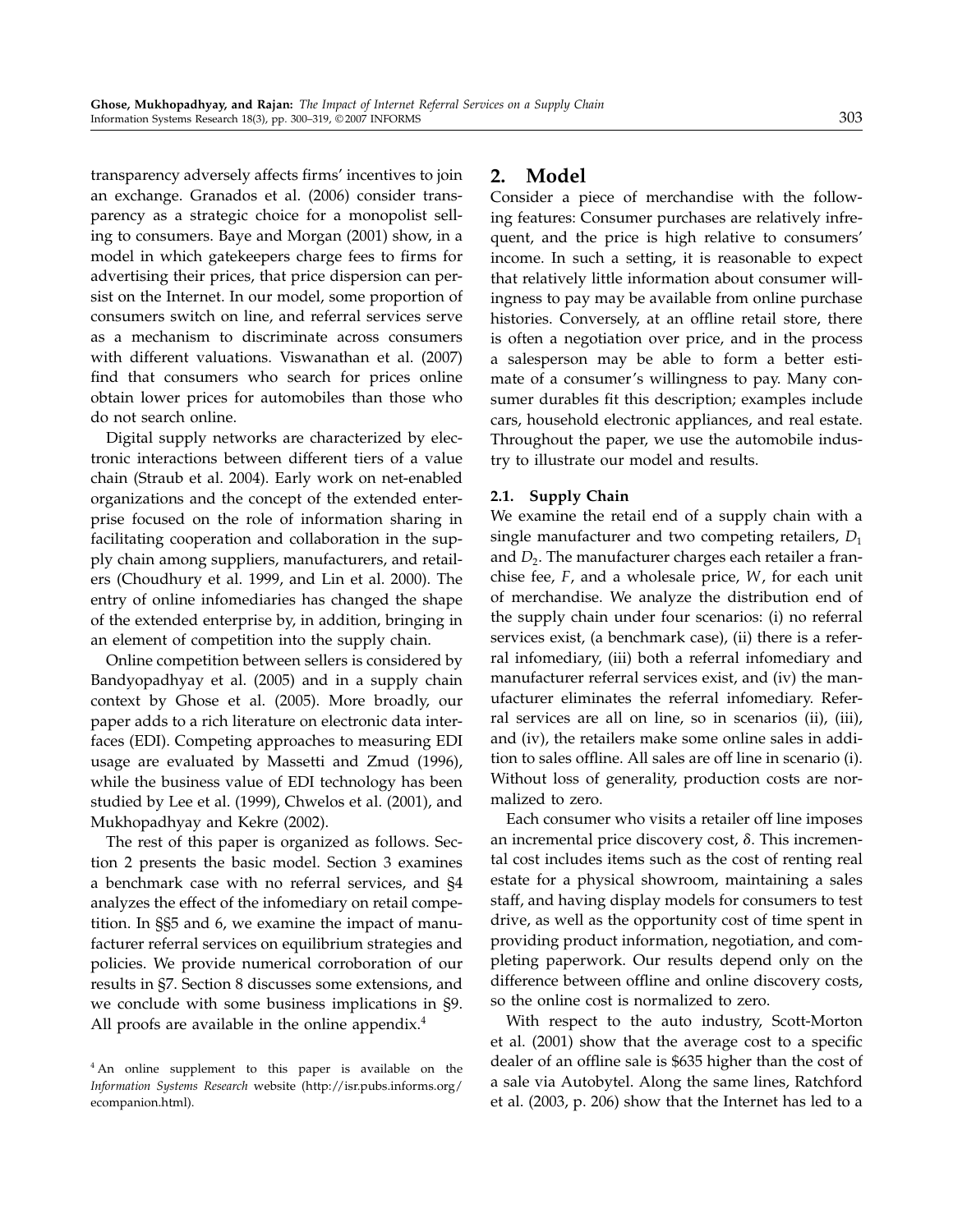"considerable reduction in consumer time spent with dealer/manufacturer sources, most of which is time spent at the dealership requiring the presence of a salesperson." Dealers that handle a higher volume of consumers need to employ more salespeople, have a larger showroom, and maintain a larger fleet for test drives. Thus, discovery costs entail a substantial component that varies with customer flow. We model it purely as a marginal cost that depends on the number of consumers who walk in to a retailer, and we discuss the implications of a fixed-cost component after Propositions 3 and 4 below.

The referral infomediary chooses whether to enroll one or both retailers and allows consumers to obtain an online price quote from enrolled retailers. The infomediary charges a retailer a fixed referral fee of K to enroll. For example, infomediaries such as Autobytel. com and Carpoint.com charge dealers an average fixed monthly fee of around \$1,000, depending on dealer size and sales (Moon 2000).

We focus on the role of the infomediary in providing information about prices to consumers. Of course, infomediaries also provide an important service by allowing consumers to access independent third-party information about the quality or features of a product. In this paper, we restrict attention to referral services that allow consumers to obtain online prices, as opposed to any other information about the product.

#### 2.2. Consumers

The market consists of a unit mass of consumers. Consumers are heterogeneous both in terms of their valuation and in their search behavior. A consumer's valuation for the merchandise is either high,  $V^h$ , or low,  $V^l$ , where  $V^h > V^l > 0$ . The proportion of highvaluation consumers is  $\lambda.$  Each consumer buys either zero or one unit of the product.

Consumers also differ in their search behavior, based on an implicit notion of search costs. Therefore, different consumers may observe different sets of prices. A consumer with valuation  *buys if her net* utility is positive; i.e.,  $V^j - P_{min} \ge 0$ , where  $P_{min}$  is the minimum price offered to this consumer.

The focus of our paper is consumer search for the price of a product. In the context of the auto industry, the starting point in our analysis can be those consumers who have already decided on a specific brand

and make of car and are now interested in searching for prices for that particular vehicle.

We classify consumers into search segments, based on the prices they observe. We consider three distinct segments: (i) a proportion  $\alpha_u$  of "uninformed" consumers, who are less informed about different prices and hence obtain a price from just one retailer; (ii) a proportion  $\alpha_n$  of "partially informed" consumers, who obtain a price from one retailer and the referral infomediary (when it exists); and (iii) a proportion  $1 - \alpha_u - \alpha_n$  of "fully informed" consumers, who obtain prices from both retailers as well as the referral infomediary. This is very similar to the consumer framework used in Varian (1980) and Narasimhan (1988).

Our uninformed segment captures both the notion that some consumers engage in limited search because of high opportunity costs of time (see, e.g., Ratchford et al. 2003) and that some consumers are loyal to a given retailer, perhaps because of satisfaction from previous purchases. $5$  Thus, this segment of consumers is "less informed" because the individuals have a lower interest in acquiring information about prices and choose to be aware of the price at one firm only. For convenience, in comparison to other segments, we call them "uninformed."

Informed consumers in our model are akin to switchers who shop around for prices and finally purchase from the retailer charging the lowest price. These consumers are either partially informed (moderate searchers who are interested in observing two prices) or fully informed (extensive searchers who are interested in observing all three prices).

In terms of empirical justification from the auto industry, Cattin and Punj (1983) and Pandraud et al. (2005) demonstrate that a significant proportion of consumers are loyal to a single dealer. Using a data set of auto purchases in Europe, Pandraud et al. (2005) find that 47%–79% of auto buyers visit only one dealer. Klein and Ford (2003) show that 39% of automobile shoppers search for prices across two or fewer dealers. Thus, there is ample empirical evidence to suggest that some consumers receive only one price, and others receive two or more prices.

<sup>5</sup> Numerous other costs have been suggested that prevent consumers from searching for prices, including costs of frustration from, for example, dealing with incompetent salespersons (Downs 1961).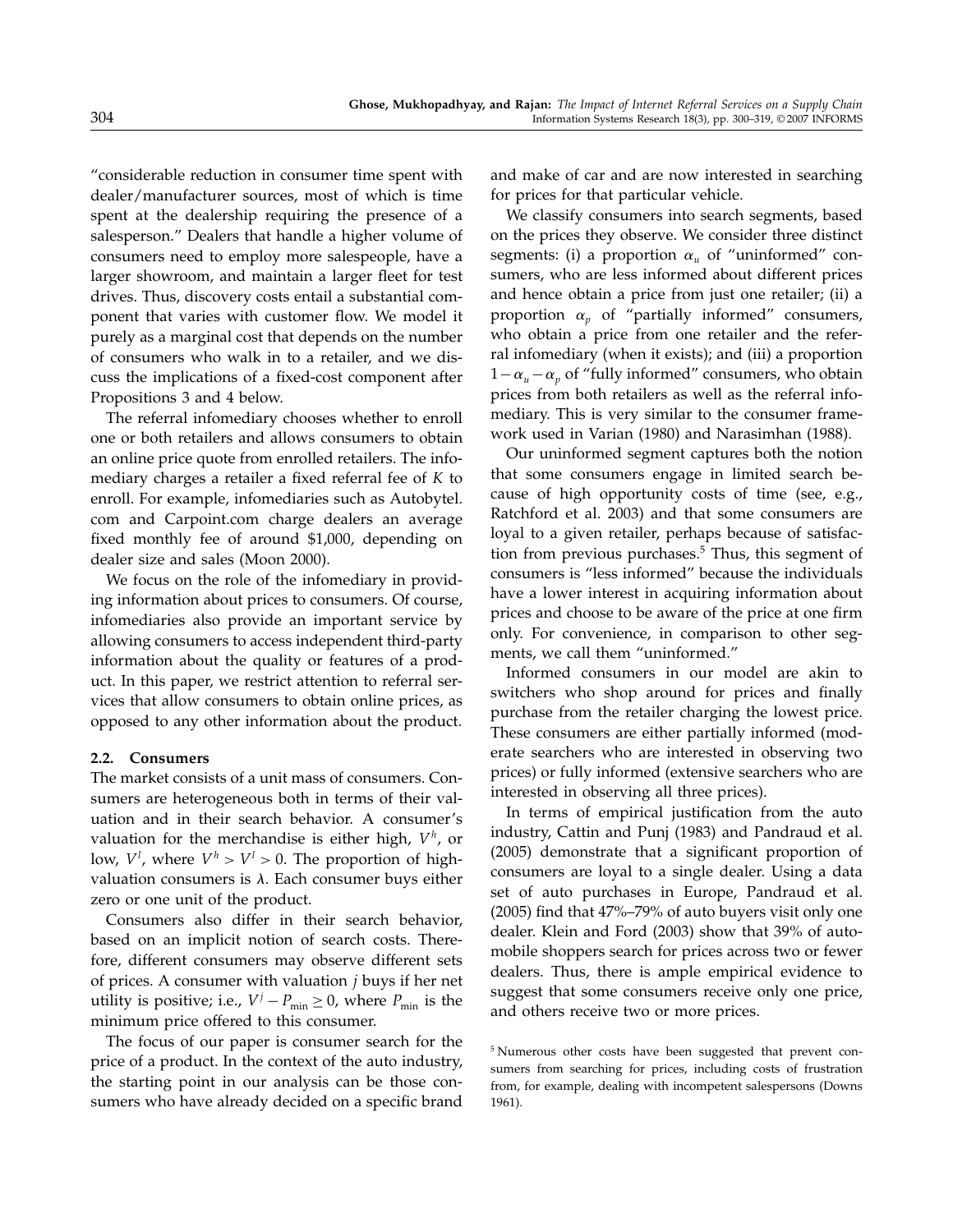We do not assume any correlation between consumer valuations and search behavior. The empirical evidence on this is mixed. On the one hand, higherincome consumers are more likely to have access to the Internet. However, they also have a high opportunity cost of time and hence may not search as intensively. For example, Klein and Ford (2003) show that there is a significant negative relationship between an auto buyer's income and total time spent in searching for prices. We later show (in §5) that this sort of a correlation between search and valuation actually emerges endogenously in our model, as a result of the pricing strategies chosen by retailers.

When a consumer approaches a retailer for a price quote, the retailer is unable to distinguish which search segment a consumer belongs to. That is, either off line or on line, a retailer cannot determine the set of prices observed by a particular consumer. However, we assume that off line, the retailer is able to determine the consumer's valuation for the product, whereas one disadvantage of online purchases for the retailers is that they do not obtain information about consumer valuations. For example, Scott-Morton et al. (2003, 2006) mention that dealers in offline channels use various cues to infer consumers' willingness to pay; these cues are not easily available online.

We make two assumptions throughout the paper. First, we assume that  $\lambda \leq V^{l}/V^{h}$ , so that the proportion of high-valuation consumers is not too high. Otherwise, low-valuation consumers may be completely shut out of the market (for example, the manufacturer may find it optimal to set the wholesale price W close to  $V^h$ ). Second, we assume that the discovery cost  $\delta$  is sufficiently low to permit retailers to earn a nonnegative gross profit in each scenario. Specifically, we require that  $\delta \leq (V^{l} + \alpha_{u} \lambda (V^{h} - V^{l}))$ /  $(2-\alpha_u)^{6}$ 

# 3. Offline World: No Referral Services Exist

We now analyze each of the four scenarios mentioned, starting with the case of no referral services. Each scenario is described by a multistage game. We consider

<sup>6</sup> Details behind this expression are provided in the proof of Proposition 3.

Table 1 Prices Observed by Each Consumer Segment when No Referral Service Exists

| Types                        | $\alpha_{\mu}/2$        | $\alpha_{\mu}/2$          | $\alpha_n/2$            | $\alpha_n/2$              | $1-\alpha_{\mu}-\alpha_{\rho}$                |
|------------------------------|-------------------------|---------------------------|-------------------------|---------------------------|-----------------------------------------------|
| HV consumers<br>LV consumers | $P_1(V^h)$<br>$P_1(V')$ | $P_2(V^h)$<br>$P_{2}(V')$ | $P_1(V^h)$<br>$P_1(V')$ | $P_2(V^h)$<br>$P_{2}(V')$ | $P_1(V^h), P_2(V^h)$<br>$P_1(V')$ , $P_2(V')$ |
|                              |                         |                           |                         |                           |                                               |

*Note.*  $HV = high-value$ ;  $LV = low-value$ .

a subgame-perfect equilibrium of the game in each case and therefore analyze the game via backward induction.

When neither the referral infomediary nor the manufacturer referral service exist, the stages in the game are as follows. In Stage 1, the manufacturer sets the franchise fee,  $F$ , and the optimal wholesale price,  $W$ , for each retailer. In Stage 2, retailers simultaneously choose retail prices  $(P_1(V^h), P_1(V^l))$  and  $(P_2(V^h),$  $P_2(V^l)$ ). In Stage 3, consumers decide which product to buy.

Consider each of the three search segments:

(i) Uninformed consumers, of market size  $\alpha_{\mu}$  observe just one offline price from one retailer. We assume these consumers are equally likely to visit  $D_1$ and  $D_2$ .

(ii) Partially informed consumers, of size  $\alpha_n$ , behave in exactly the same way as uninformed consumers when there is no infomediary. Hence, these consumers also visit  $D_1$  and  $D_2$  with equal probability.

(iii) Fully informed consumers, of size  $1 - \alpha_u - \alpha_u$ , obtain prices from both retailers.

The prices observed by consumers in different market segments are depicted in Table 1. In the offline world, the retailers perfectly observe each consumer's valuation. Hence, the prices offered to consumers depend on their valuations. As a result, this basic model reduces to that of Varian (1980). Using similar arguments as in Varian (1980) and Narasimhan (1988), we can show that no pure-strategy equilibrium exists in the subgame that starts at Stage 2. There is, however, a symmetric mixed-strategy equilibrium in which both retailers have equal market shares and offer randomly chosen prices to the consumers. Both dealers adopt the same price distribution for each consumer type, and each retailer has a market share of one-half.7

<sup>7</sup> The intuition behind this equilibrium is that there exists some amount of dispersion in retailer prices across channels and also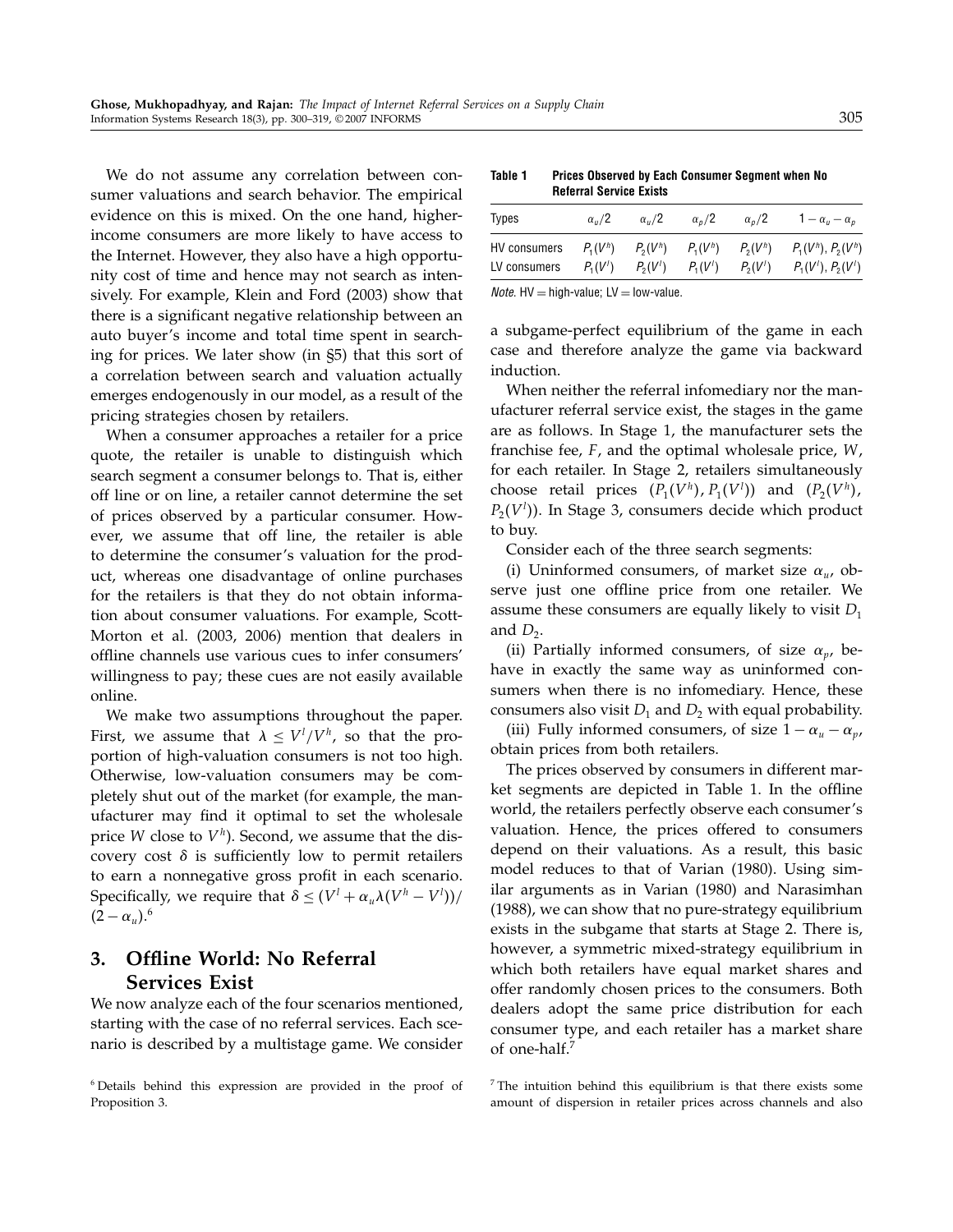With a slight abuse of terminology, we refer to the profit earned by retailers before they pay the franchise fee F and (where applicable) the referral infomediary fee K as their "gross profit." When there is no referral service, the manufacturer optimally sets the franchise fee  $F$  to extract the entire gross profit of the retailers. That is, in our model, all bargaining power rests with the manufacturer. This is not a crucial assumption. The model is robust to either retailers having some bargaining power or retailers having a reservation profit.<sup>8</sup>

The equilibrium in this case is described in the following proposition. The proof of the proposition (and all other results) is in the online appendix. In Appendix A1 at the end of the paper, we provide mathematical details of the pricing strategies, the manufacturer's franchise fee, and manufacturer and channel profits.

PROPOSITION 1. (i) The manufacturer optimally sets the wholesale price equal to the valuation of the low type consumer.

(ii) In equilibrium, each retailer charges a price equal to its valuation to low-type consumers and randomly chooses a price for high-type consumers, such that on average these consumers earn a surplus.

(iii) The manufacturer sets the franchise fee to extract the entire gross profit of the retailers, net of discovery cost.

(iv) The retailers make a zero profit after paying the franchise fee.

(v) Total profit in the supply chain equals the manufacturer's profit and increases as offline discovery cost increases, the proportion of high-value consumers increases, and the proportion of uninformed or partially informed consumers increases.

Note that in our model, it is no longer optimal to set the wholesale price equal to the manufacturer's marginal cost (zero). Setting a wholesale price below  $V<sup>1</sup>$  leads to lower prices on an average, as retailers find themselves in fierce competition. This price reduction decreases profits and thus leads to a reduction in the franchise fee. Conversely, setting a higher wholesale price alleviates the extent of price competition between downstream retailers in the supply chain.

### 3.1. Correlated Search

Note that in the base model, the optimal pricing strategy for high-valuation consumers depends on the size of informed and uninformed segments. Suppose the segments were endogenously determined by the retailers by investing in some advertising or customer acquisition strategies in a previous stage. This would lead to the emergence of correlations between valuations and search behavior. Even if differences in the search behavior of the low-valuation consumers lead to difference in sizes of the segments, the nature of the equilibrium remains unchanged. The lowvaluation consumers will be charged a price equal to their valuations, and the prices for the high-valuation consumers will be randomized. This is because the optimal pricing strategies will only depend on the size of the segments.

# 4. Model with Referral Infomediary

Now, consider the entry of a third-party referral infomediary that allows consumers to obtain prices from the retailers it enrolls. The infomediary has the choice of enrolling either one retailer  $(D_2)$  or both  $(D_1$  and  $D_2)$ . We first show in this section that the infomediary earns a zero profit if it enrolls both retailers. Next, we show that it earns a positive profit if it enrolls just one retailer.<sup>9</sup> Further, such a choice also leads to a higher profit in the entire channel.

between retailers within a given channel. This may occur because of intertemporal price discounts through rebates and promotions offered to consumers by different auto dealers at different times. Prior research has also interpreted such equilibrium strategies as sales through the use of coupons or price promotions (Varian 1980). <sup>8</sup> If retailers have some bargaining power, either the Nash or the Rubinstein bargaining approaches will imply that the gross profit earned by retailers is split between the manufacturer and the retailers in some fashion, say in the proportion  $\nu$  for the manufacturer and  $(1 - \nu)/2$  to each retailer. When an infomediary is present, it in turn claims a share of the total channel profit. If retailers have a reservation profit  $R > 0$ , each retailer must earn  $R$  in equilibrium, reducing the franchise fee by R and the manufacturer's profit by 2R. Equilibrium strategies in the retailers' subgame are not affected if  $R$  is a fixed quantity.

<sup>&</sup>lt;sup>9</sup> Trivially, the infomediary also has the option of enrolling zero retailers, in which case it again earns a zero profit.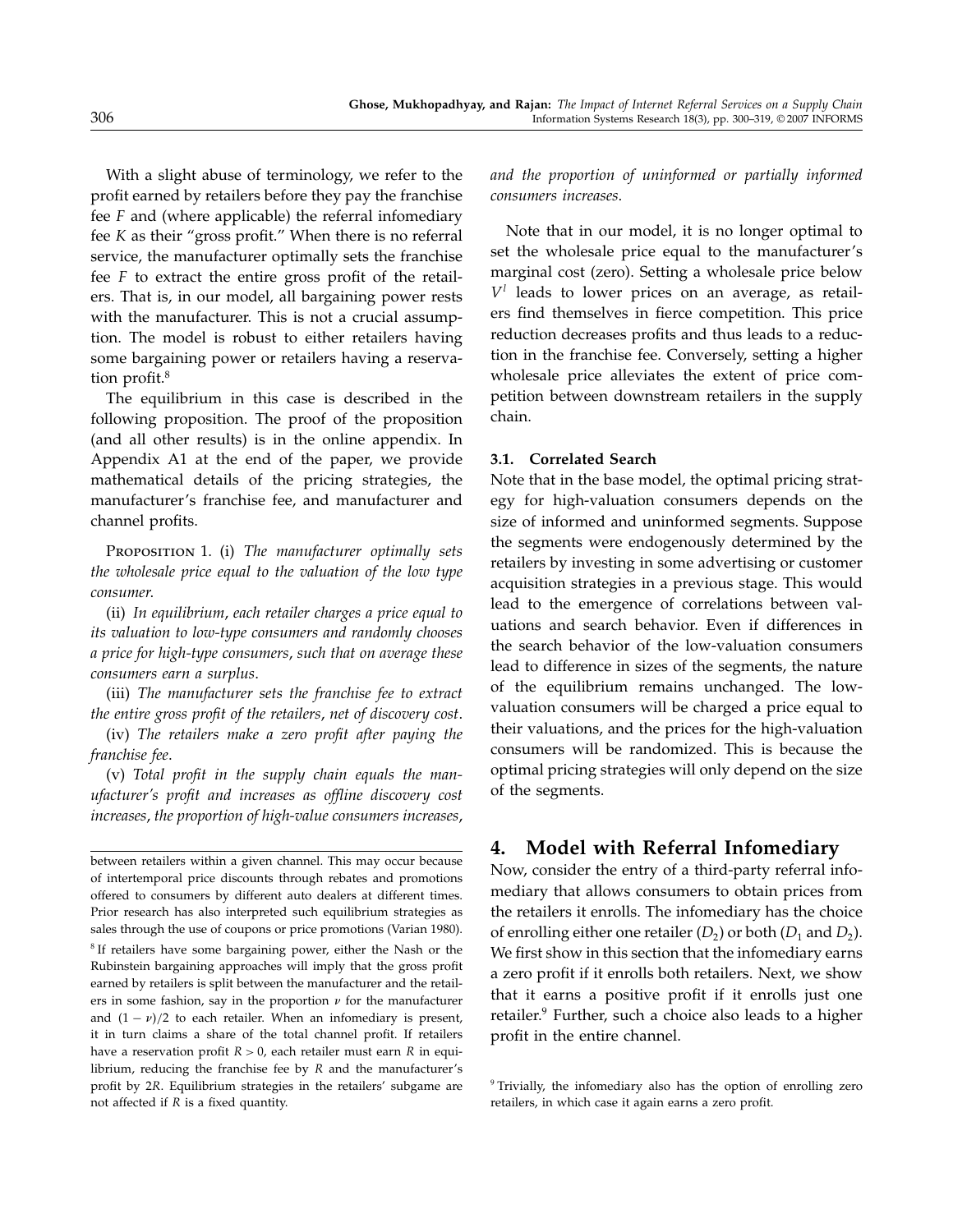| <b>Types</b> | $\alpha_{\mu}/2$ | $\alpha_{\mu}/2$ | $\alpha_n/2$             | $\alpha_n/2$                   | $1-\alpha_{\rm u}-\alpha_{\rm p}$                              |
|--------------|------------------|------------------|--------------------------|--------------------------------|----------------------------------------------------------------|
| HV consumers | $P_1(V^h)$       | $P_2(V^h)$       | $P_1^r, P_2^r, P_1(V^h)$ | $P_1^r$ , $P_2^r$ , $P_2(V^h)$ | $P_1(V^h)$ , $P_2(V^h)$ , $P_1^r$ , $P_2^r$                    |
| LV consumers | $P_{1}(V')$      | $P_{2}(V')$      | $P_1^r, P_2^r, P_1(V^t)$ | $P_1^r, P_2^r, P_2(V^t)$       | $P_1(V^{\prime}), P_2(V^{\prime}), P_1^{\prime}, P_2^{\prime}$ |

Table 2 Prices Observed by Each Consumer Segment If Infomediary Enrolls Both Retailers

#### 4.1. Infomediary Enroll Both Retailers

First, suppose the infomediary enrolls both retailers. Table 2 depicts the prices observed by each segment. The uninformed segment, which does not use the referral infomediary, sees only one price, as before. Consumers in the partially informed segment see the online referral prices from both the retailers, plus an offline price from one retailer. Those who are fully informed see all four prices (two offline and two online). $10$ 

There are now four stages to the game. At Stage 1, the manufacturer sets the franchise fee,  $F$ , and wholesale price, W. At Stage 2, the referral infomediary sets a referral fee, K, and enrolls both dealers. At Stage 3, retailers simultaneously choose offline and online prices. Each retailer chooses  $(P_1(V^h), P_1(V^l))$  for offline consumers and  $(P_1^r, P_2^r)$  for online consumers. Note the difference with the model with no infomediary: Offline consumers still obtain a price that depends on their valuation, but online consumers receive a price independent of their valuation. At the last stage, consumers decide which price to accept.

The crucial aspect of the search segmentation is that there is no segment that sees just one referral price but not the other (i.e., just  $P_1^r$  and not  $P_2^r$  or vice versa). The existence of a segment that sees only one referral price is critical to sustain equilibria with strictly positive profits (see, e.g., Varian 1980 or Narasimhan 1988). In the absence of such a segment, the referral prices are set as they would be in Bertrand competition, i.e., to marginal cost  $W$ .<sup>11</sup>

Therefore, all consumers in the partially informed and fully informed segments buy at the referral price, W, and retailers earn zero profit from such sales. In turn, they choose offline prices to maximize their profit from the uninformed segment by charging  $V^h$ to high-valuation consumers and  $V^l$  to low-valuation ones.12

Because retailers earn zero profit from infomediaryreferred sales, they can earn exactly the same profit by not enrolling with the infomediary and making no sales in the partially informed and fully informed segments. As a result, the maximal referral fee the infomediary can charge is zero.

PROPOSITION 2. Suppose the infomediary enrolls both retailers. Then it must set the referral fee to zero, so that it makes a zero profit. In equilibrium in the retailers'pricing game, the retailers set the referral prices equal to the wholesale price and set offline prices equal to consumer valuations.

Hence, if it enrolls both retailers, the infomediary earns a zero profit. We show next that it earns a positive profit if it enrolls only one retailer. Hence, in equilibrium, the infomediary strictly prefers to enroll only one retailer.

4.1.1. Correlated Search. Suppose we consider the scenario in which, because of investments made by retailers in a preceding stage, the correlations between search behavior and valuations are endogenously determined.<sup>13</sup> Because offline search behavior is typically driven by the opportunity cost of time, and the online search behavior is driven by access to the Internet, the high-valuation consumers will search on line and the low-valuation consumers will search off line. Our analysis reveals that in equilibrium, the online referral prices are still set to the wholesale

<sup>&</sup>lt;sup>10</sup> The online referral price is committed to the customers before they come into the physical stores. This prevents the dealer from changing the committed price once he meets with the customer in the offline channel, even though dealers can infer their valuations.  $11$  Note that the analysis is unchanged if the entire group of partially informed consumers visits only one retailer, either  $D_1$  or  $D_2$ .

<sup>&</sup>lt;sup>12</sup> This provides one contrast between our model and that of Chen et al. (2002), who also show that an infomediary will enroll only one dealer. In their model, a positive profit equilibrium with price dispersion obtains even if both dealers are enrolled.

<sup>&</sup>lt;sup>13</sup> We thank the Senior Editor and an anonymous referee for recommending this analysis.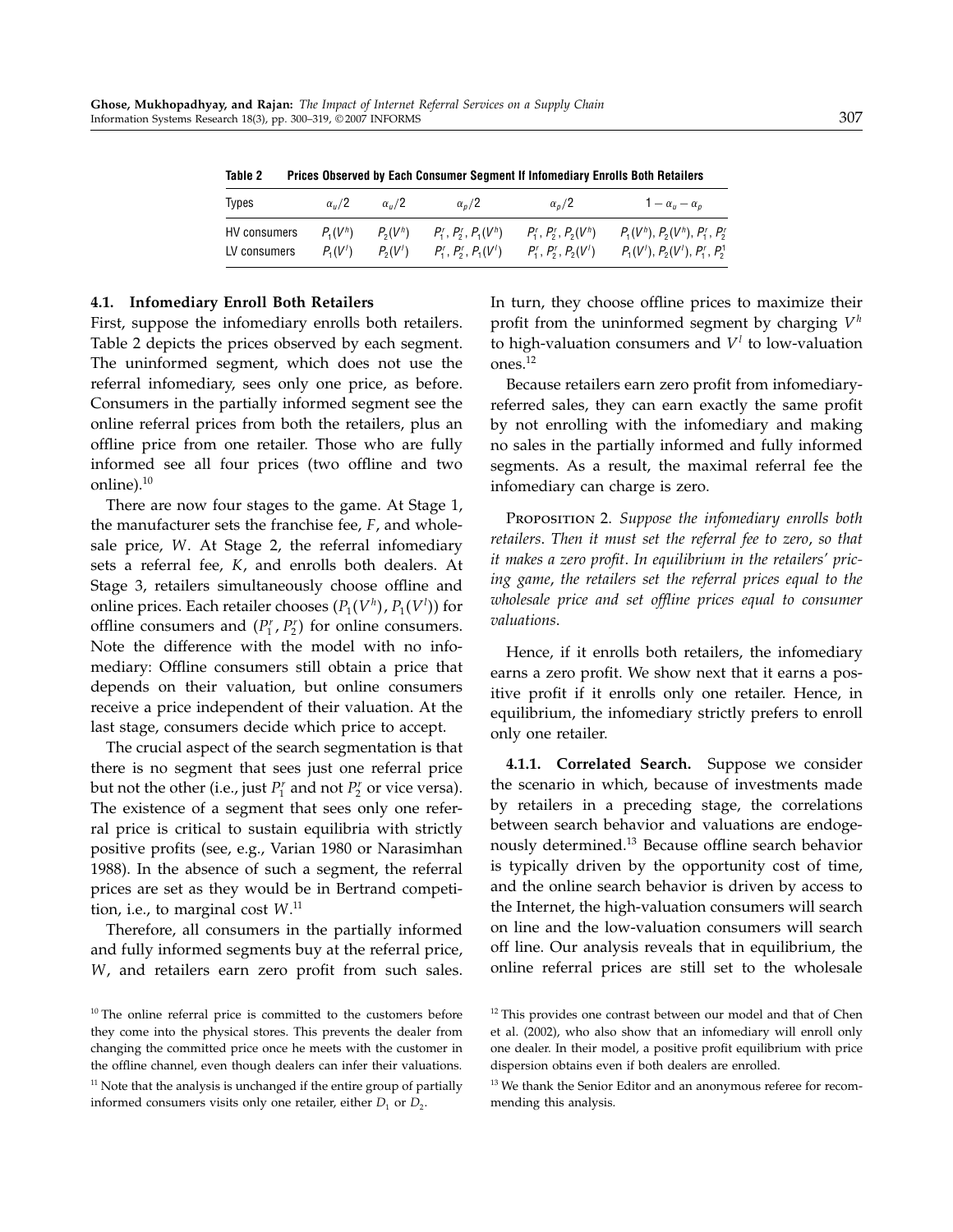price, W, but the offline prices are set equal to consumer valuations. The table depicting the price search behavior is given in the online appendix (see Table 5).

#### 4.2. Infomediary Enrolls Only One Retailer

Suppose the retailer enrolls only  $D_2$  and enables partially and fully informed consumers to obtain an online price from this retailer. The sequence of the game stays the same as before.

As before, uninformed consumers obtain just one offline price and visit the two retailers in equal proportion. Partially informed consumers obtain an online price from  $D_2$  and an offline price from  $D_1$ .<sup>14</sup> Fully informed consumers obtain an offline price from each retailer, as well as an online price from  $D_2$ . The prices observed by consumers in different market segments are depicted in Table 3.

Retailers are now asymmetric in terms of the number of consumers who observe their prices. This model, therefore, builds on Narasimhan (1988), who considers asymmetric firms. Further,  $D_2$  can now quote more than one price to consumers in the fully informed segment, allowing for price discrimination across segments.

Given that  $\lambda \leq V^l/V^h$ , it is not optimal for the manufacturer to charge a wholesale price  $W > V<sup>l</sup>$ . At such a price, the low-valuation consumers will be shut out of the market (since retailers will charge a price no lower than W). Hence, consider the choice of W in the region  $[0, V<sup>l</sup>]$ . The equilibrium here depends on whether the manufacturer chooses a low wholesale price (closer to zero) or a high one (closer to  $V^l$ ). A low wholesale price leads to low retail prices and a lower profit for the manufacturer.

Therefore, for ease of comparison throughout the paper, we consider the choice among prices sufficiently close to  $V^l$ . In particular, as we show in Lemma 1 in the online appendix, there is a threshold value of W (which we call  $\dot{W}$ ) such that the equilibrium strategies of the dealers for any wholesale price  $W \in [\hat{W}, V']$  can be described in terms of W. This allows us to determine the optimal wholesale price in this region. Because retailers are asymmetric with respect to market coverage, the equilibrium here

<sup>14</sup> Since their online price comes from  $D_2$ , they visit  $D_1$  for an offline price.

Table 3 Prices Observed by Each Consumer Segment when Infomediary Enrolls Only One Retailer

| Types        | $\alpha$ <sub>u</sub> /2 | $\alpha$ <sub>u</sub> /2 | $\alpha_p$           | $1-\alpha_{\mu}-\alpha_{\nu}$                    |  |
|--------------|--------------------------|--------------------------|----------------------|--------------------------------------------------|--|
| HV consumers | $P_1(V^h)$               | $P_2(V^h)$               | $P_1(V^h)$ , $P_2^r$ | $P_1(V^h)$ , $P_2(V^h)$ , $P_2^r$                |  |
| LV consumers | $P_{1}(V')$              | $P_2(V')$                | $P_1(V')$ , $P_2'$   | $P_1(V^{\prime}), P_2(V^{\prime}), P_2^{\prime}$ |  |

follows the lines of the equilibrium in Narasimhan (1988). As before, no pure strategy equilibrium exists. The details of the equilibrium are contained in Lemma 1 in the online appendix.

Intuitively, the entry of the referral infomediary leads to an increase in competition between the two retailers. Retailer  $D_2$  uses the infomediary as a pricediscriminating mechanism. Essentially,  $D_2$  now has two weapons: It uses its online referral price to compete with  $D_1$  and the offline prices to capture the entire consumer surplus from its captive uninformed segment. The online infomediary referral price,  $P_2^r$ , is therefore used to discriminate between uninformed and informed consumers.

The retailer that is not enrolled with the infomediary  $D_1$  makes all its sales at its physical store.  $D_2$ makes some online sales at the referral price,  $P_2^r$ , in the partially and fully informed segments and some offline sales to the low-valuation consumers in these two segments. It also makes some sales to uninformed consumers at its physical store. Sales made through the online referral mechanism incur no discovery cost. However, for every customer who walks in at the physical stores, retailers incur a discovery cost of  $\delta$ . The gross profit of  $D_2$  (i.e., without accounting for the franchise and referral fees) is higher than that of  $D_1$  for two reasons: (i) Its discovery costs decrease because some consumers shift on line, and (ii) its ability to price discriminate improves, and it can charge a monopoly price to the uninformed segment.

We use the superscript  $<sup>I</sup>$  to indicate the values of</sup> various quantities for the case in which only the infomediary referral service is available. In equilibrium, the manufacturer will set its franchise fee,  $F<sup>I</sup>$ , equal to the lower of the two gross profits, that is, the expected gross profit of  $D_1$ . The optimal referral fee charged by the infomediary will be the difference in expected gross profit between  $D_2$  and  $D_1$ .<sup>15</sup> As a result

 $15$  We assume that the entire bargaining power in the negotiation between the infomediary and  $D<sub>2</sub>$  rests with the infomediary.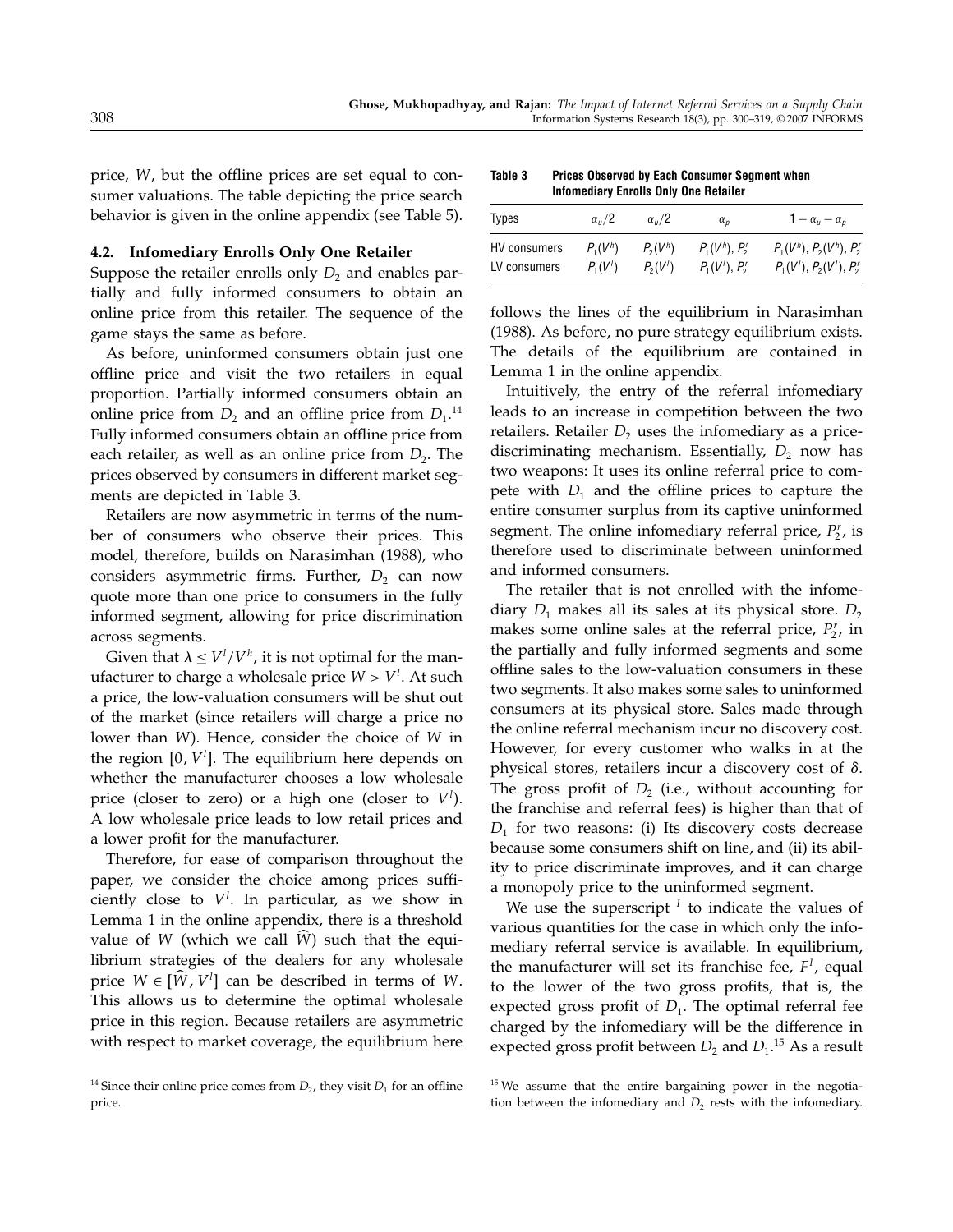of the enhanced price discrimination ability and the reduction in discovery costs it offers, the infomediary earns a positive profit. Therefore, the infomediary will strictly prefer to enroll only one retailer.<sup>16</sup>

We show that, if the number of partially informed consumers is low, or the proportion of high-valuation consumers is not too low, the optimal wholesale price of the manufacturer is  $W^I = V^I$ . The mathematical details of pricing strategies, manufacturer and infomediary fees, and profits of various parties are contained in Appendix A1 at the end of this paper.

PROPOSITION 3. Suppose the proportion of partially informed consumers is not too high, or the proportion of high-valuation consumers is not too low, so that  $(1 - \alpha_u 2\alpha_p(1-\lambda)) > 0$ . Then,

(i) The optimal wholesale price for the manufacturer equals the valuation of the low-type consumer.

(ii) The optimal franchise fee is lower than in the offline case. The manufacturer's profit unambiguously falls as a result of the infomediary.

(iii) The optimal infomediary referral fee increases in the proportion of high-valuation consumers, the proportion of partially informed consumers, and the offline discovery cost.

(iv) Each retailer earns a zero profit.

(v) Total channel profit is higher than in the offline case if the proportion of partially informed consumers is sufficiently low.

Next, we comment on the effects of our assumptions on consumer search behavior and discovery cost on the above result.

Remark 1.

• Consumer search behavior: In our base model, the partially informed segment  $\alpha_n$  consists of moderate searchers. As a result of high search costs, these consumers obtain only an online price from the referral infomediary and an offline price from  $D_1$ . What are the implications of these consumers also obtaining an offline price from  $D_2$ ? If they did, they would be equivalent to fully informed consumers. In such a scenario, we will have two distinct consumer segments: an uninformed segment of size  $(\alpha_u)$  and a fully informed segment of size  $(1 - \alpha_u)$ . We can determine the effects of such a change by setting  $\alpha_n = 0$  in the equilibrium expressions for the first two cases in Appendix A1.

Note that the condition in Proposition 3 is immediately satisfied when  $\alpha_n = 0$ , so that the optimal wholesale price charged by the manufacturer remains  $V^l$ . If  $\alpha_p = 0$ , we further have  $F^I = F^o$ ; that is, the franchise fee charged by the manufacturer remains the same even when the infomediary is present. Since the wholesale price remains  $V^l$ , the manufacturer's profit remains the same as in the offline case, with  $\Pi^I = \Pi^o$ . Total channel profits increase by the infomediary's rent,  $(\alpha_u(1-\alpha_u)/(2-\alpha_u))(V^h-V^l)$ .

• Zero discovery cost: Suppose the discovery cost  $\delta$ were zero. The intuition of the model remains very similar, as can be seen by substituting  $\delta = 0$  into the equilibrium expressions in Appendix A1. In particular, the infomediary makes a positive profit, the manufacturer's profit is reduced, and total channel profit may be higher or lower, depending on the size of the partially informed segment.

• Fixed discovery cost: One may imagine that retailers incur some fixed costs in addition to the marginal costs of customer discovery. Our results are qualitatively unchanged with the inclusion of fixed discovery costs for retailers: The manufacturer's franchise fee decreases when the infomediary enters. The driving factor is that the manufacturer sets the franchise fee equal to the lower of the two retailer profits, and the infomediary captures the difference in their profits. Quantitatively, there will be a reduction in the franchise and referral fees by a total amount equivalent to the fixed cost of each retailer. Essentially, a fixed discovery cost has a similar effect as a reservation profit for a retailer.

• Correlated search: Suppose, as before, that limited Internet access and awareness leads to only highvaluation consumers searching in the online channel. In such a case where correlations between search behavior and valuations are endogenously determined, our analysis reveals that the online referral price is naturally set to target the high-valuation consumers. Consequently, as before, the referral price is randomized between  $V^h$  and  $V^l$ . Thus, even if none

As with the discussion in §3 earlier, this assumption is easily modified to allow  $D_2$  to capture some of the increase in its gross profit created by the infomediary.

<sup>&</sup>lt;sup>16</sup> In practice, too, it is common for an infomediary to assign exclusive geographic territories to auto dealers; for example, see Moon (2000) and Scott-Morton et al. (2001, 2006).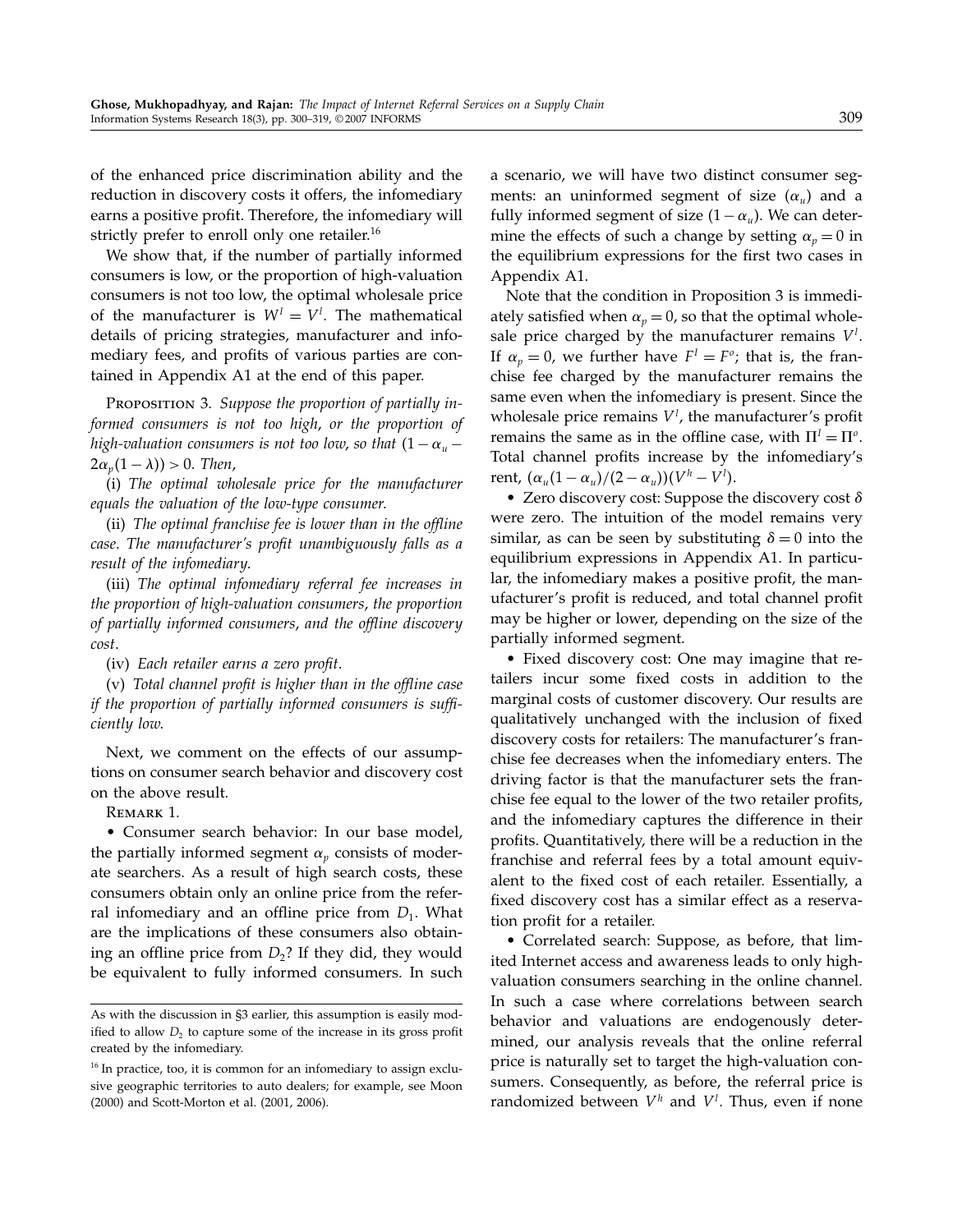of the low-valuation consumers search online, we find that it is still optimal for the retailer to use the referral service as the perfect screening mechanism. Moreover, our model can also be generalized to incorporate the situation where some low-valuation consumers in the partially and fully informed segments search online. Our analysis reveals that the nature of the equilibrium and the results remain unchanged. The table depicting the price search behavior is given in the online appendix.

We next discuss the importance of the condition  $(1 - \alpha_u - 2\alpha_p(1 - \lambda)) > 0$  in the statement of Proposition 3. In the absence of the infomediary, by always setting the wholesale price at  $V^l$ , the manufacturer is able to prevent aggravated price competition between the downstream retailers. When  $W = V^l$ , there is no price dispersion between the two dealers' prices for the low-valuation customers. Although this phenomenon still occurs in the presence of the infomediary, the wholesale price is set to  $V<sup>1</sup>$  only if the proportion of partially informed consumers or that of low-valuation consumers is low. For instance, for any  $(1 - \lambda) \leq 0.5$ , the optimality of this wholesale price will hold. Similarly, the condition holds for  $\lambda < 0.5$  if the number of fully informed customers outnumbers the number of partially informed customers.

Suppose the manufacturer chooses a wholesale price  $W < V^l$ . As shown in Lemma 1 (which is in the online appendix), if the size of the partially informed segment  $(\alpha_p)$  increases,  $D_1$  offers a higher price on average to offline low-valuation consumers. This in turn allows the manufacturer to increase the franchise fee. If there are enough partially informed consumers, the gains from thus increasing the franchise fee can outweigh the losses from a lower wholesale price, to the extent that the manufacturer finds it optimal to set  $W < V^l$ .

In sum, the entry of the infomediary leads to an increase in the gross profit of the enrolled retailer and a corresponding decrease in the gross profit of the other retailer. This in turn leads to a lower franchise fee and a decrease in the manufacturer's profits.

# 5. Manufacturer Establishes a Referral Service

Next, we consider the scenario in which the manufacturer sets up its own digitally enabled referral service.

We assume that the manufacturer enrolls both retailers. This reconciles well with practice: Manufacturers such as General Motors (GM) Nissan, and Ford follow a nonexclusive strategy of enrolling retailers in their respective referral services, GMbuypower.com, Nissandriven.com, and Forddirect.com.<sup>17</sup> As before, we only consider the case of the infomediary enrolling one retailer,  $D_2$ . If the infomediary enrolls both retailers, the logic of the infomediary-only case goes through, and the retailers earns zero profit. Hence, the infomediary will not enroll both retailers.

In each of the previous search segments, a proportion  $\beta$  of the consumers (the "physical segment") continues to visit the physical stores, and the remaining proportion,  $1 - \beta$  (the "Web segment"), goes to the corresponding retailer via the manufacturer referral website.

The stages in this game are as follows: At Stage 1, the manufacturer sets the franchise fee,  $F$ , and the wholesale price, W, and establishes a referral website. Next, at Stage 2, the referral infomediary enrolls  $D_2$ and sets a referral fee, K. At Stage 3, retailers simultaneously choose prices.  $D_1$  chooses  $(P_1(V^h), P_1(V^l))$  for offline consumers and  $P_1^m$  for online consumers who come through the manufacturer website.  $D_2$  chooses  $(P_2(V^h), P_2(V^l))$  for offline consumers  $P_2^m$  for online consumers who come via the manufacturer website, and  $P_2^r$  for online consumers who come via the referral infomediary. In the final stage, consumers decide which product to buy.

We allow the manufacturer to move first to capture the notion that it has significant market power and can establish its franchise fee to capture rents from the retailers. The infomediary has less market power and is, in a sense, the residual claimant on the profit of  $D_2$ . The prices seen by consumers in different market segments are shown in Table 4.

Each retailer continues to observe the type of consumer at the physical store (i.e., in each of the four subsegments of the physical segment  $\beta$ ) and can quote a price to these consumers that depends on

 $17$  Clicking on the link to find a dealership on these websites yields multiple dealer options, all with e-mail and/or phone contacts. In §8.3, we highlight why the manufacturer is content enrolling both retailers rather than just enrolling  $D_1$  (the retailer not enrolled with the infomediary).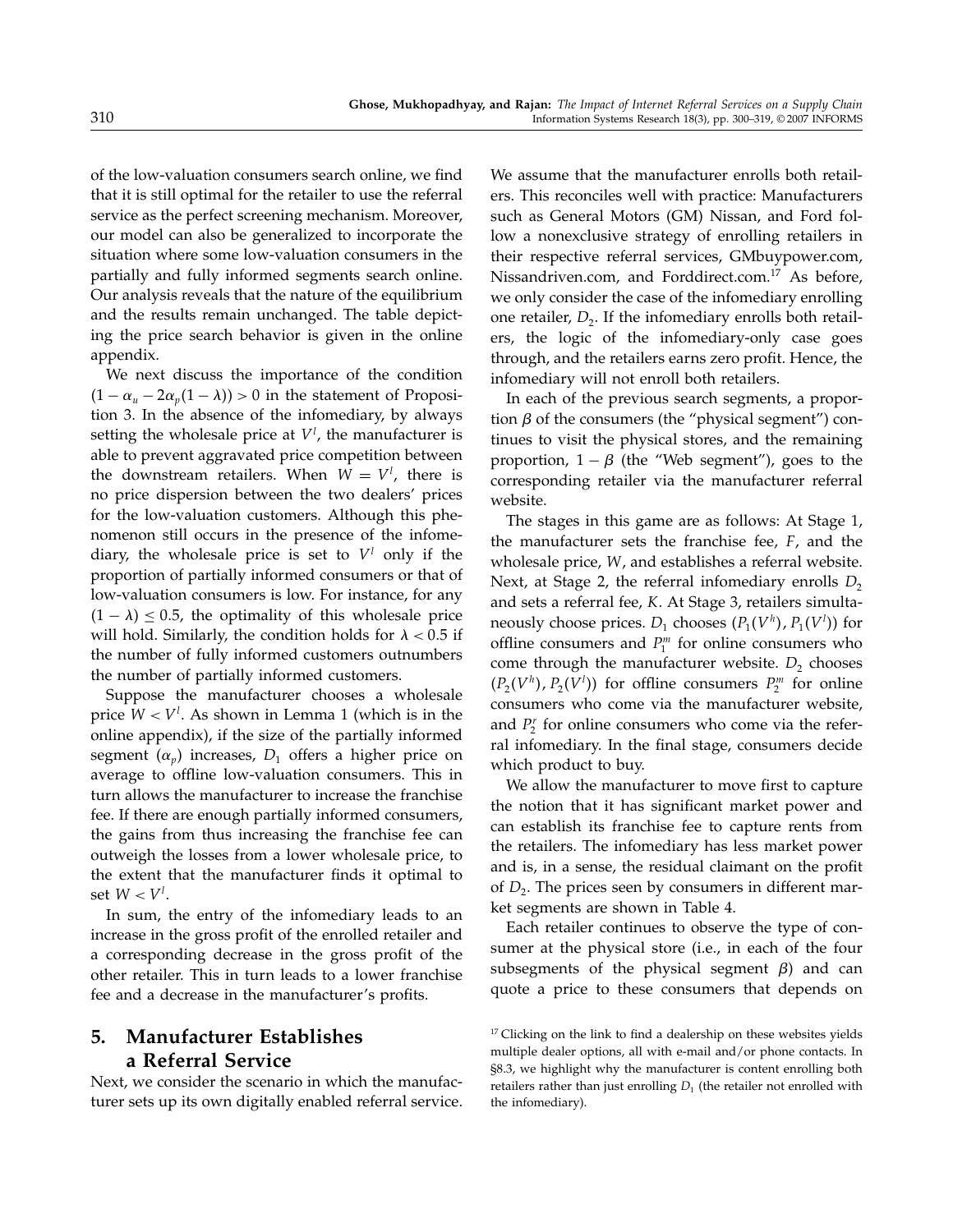|              |                  | Types $\beta \alpha_u/2$ $(1-\beta)\alpha_u/2$ $\beta \alpha_u/2$ $(1-\beta)\alpha_u/2$ |            |         |  |                                                                                   | $\beta \alpha_p$ $(1 - \beta) \alpha_p$ $\beta (1 - \alpha_u - \alpha_p)$ $(1 - \beta) (1 - \alpha_u - \alpha_p)$ |
|--------------|------------------|-----------------------------------------------------------------------------------------|------------|---------|--|-----------------------------------------------------------------------------------|-------------------------------------------------------------------------------------------------------------------|
| $V^h$        | $P_{\rm t}(V^h)$ | P <sup>m</sup>                                                                          | $P_2(V^h)$ | $P_n^m$ |  | $P_1(V^h), P_2^r$ $P_1^m, P_2^r$ $P_1(V^h), P_2(V^h), P_2^r$                      | $P_1^m$ , $P_2^m$ , $P_2^r$                                                                                       |
| $V^{\prime}$ | $P_1(V')$        | P <sup>m</sup>                                                                          | $P_2(V')$  | $P_2^m$ |  | $P_1(V^{\prime}), P_2^r$ $P_2^m, P_2^r$ $P_1(V^{\prime}), P_2(V^{\prime}), P_2^r$ | $P_1^m$ , $P_2^m$ , $P_2^r$                                                                                       |

Table 4 Different Prices Observed by Each Consumer Segment

their type. However, as before, the retailers do not observe the types of the consumers who come via the manufacturer website. Hence, in the Web  $(1 - \beta)$ sub-segments, a given retailer must quote the same prices to both consumer types. We denote the online (manufacturer referral) prices of the two retailers as  $P_1^m$  and  $P_2^m$ .

In Lemma 1 in the online appendix, we exhibit the equilibrium prices and retailer gross profit when the wholesale price W is close to  $V^l$ . As before, at lower wholesale prices, the manufacturer profit is lower, too. In equilibrium, the price  $D_2$  offers to consumers who use the infomediary,  $P_2^r$ , follows the same distribution as in the world with only an infomediary and no manufacturer referrals. Consider the extreme case with only Web consumers (i.e.,  $\beta = 0$ ). The structure of the game is then similar to the one with only an infomediary referral service. However, because all consumers here are on line, no information about consumer valuations is available. Because the proportion of highvaluation consumers is low (recall that  $\lambda \leq V^{l}/V^{h}$ ), both retailers act as if all consumers had low valuations and randomize referral prices with a highest price of  $V^l$ . Hence, the price distribution function remains the same as with only the infomediary referral service.

This property then helps determine the rest of the equilibrium strategies. In particular, given the structure of the new game, it implies that the prices  $P_1(V^l)$ ,  $P_1(V^h)$ ,  $P_2(V^l)$ , and  $P_2(V^h)$  are set as in the earlier game in §4. Finally,  $P_1^m$  is chosen randomly over an interval as well. The equilibrium exhibited below holds for all values of  $\beta \in [0, 1]$ . Note that if  $\beta = 1$ , we are back to the game of Table 3, and the equilibrium strategies are equivalent to those for the case in which only the infomediary referral service exists, as exhibited in Lemma 1 (which is part of the online appendix).

Intuitively,  $D_2$  charges an infomediary referral price randomly chosen over the interval  $[W + (\alpha_u(V^h -$ W))/(2 –  $\alpha_u$ ),  $V^h$ ] and charges a higher price  $V^h$  to referrals from the manufacturer's website. Because all partially and fully informed consumers who approach  $D_2$  through the manufacturer site also seek a price via the infomediary,  $D_2$  is effectively able to use the infomediary referral price as a price discrimination tool, to separate out informed consumers, while it charges the maximum feasible price  $V^h$  to Web-based uninformed consumers. Similarly,  $D_1$  charges prices higher than  $V^l$  to Web-based consumers, effectively shutting out low-valuation consumers from buying over the Web.

Online referral services effectively serve as a price discrimination tool for retailers. Although information about consumer valuations is unavailable on line, retailers are able to screen out low-valuation consumers and sell only to high-valuation consumers in the online channel. Therefore, despite making no assumption about correlation between online search behavior and consumer valuations, our model implies that online purchases and consumer valuations are indeed correlated, because only high-valuation consumers buy on line.<sup>18</sup>

What wholesale price will the manufacturer charge? We show that if the proportion of consumers who remain offline,  $\beta$ , and the proportion of high-valuation consumers,  $\lambda$ , is sufficiently high, the manufacturer will again charge the wholesale price  $V^l$ . Intuitively, when the manufacturer chooses a higher wholesale price, the equilibrium of the retailers' pricing game leads to manufacturer referral prices greater than  $V^l.$ Consequently, uninformed low-valuation buyers in the Web segment, who only check online manufacturer referral prices, are shut out of the market, and

<sup>&</sup>lt;sup>18</sup> Note that our model predicts that, on average, online searchers (not necessarily online buyers) pay lower prices. Online buyers have high valuation and obtain lower prices than offline highvaluation customers but higher prices than offline low-valuation customers. For some model parameters, the average online price will be lower than the average offline price (e.g., if the proportion of online consumers is relatively low).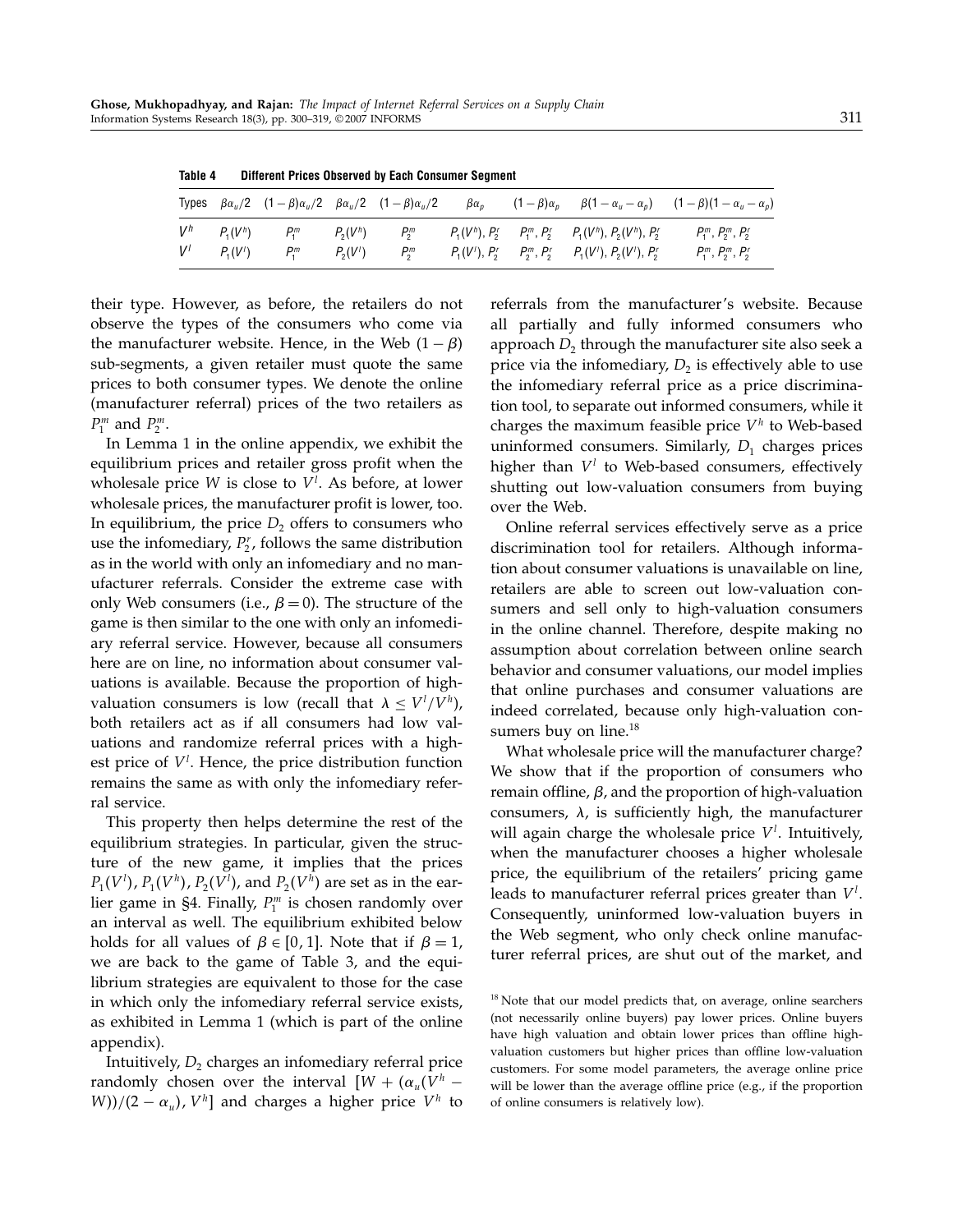the manufacturer's total sales fall. The cost of losing these consumers is lower if  $\beta$  is lower (so there are fewer consumers in this subsegment) or  $\lambda$  is higher (so there are fewer low-valuation consumers). Thus, as  $\beta$  declines toward zero, both manufacturer profit and total profit in the supply chain increase. The mathematical details of all relevant expressions are shown in Appendix A1 at the end of the paper.

PROPOSITION 4. Suppose the proportion of partially informed consumers is not too high, and the proportion of high-type consumers is not too low, so that  $[\lambda(1 - \alpha_u) +$  $\beta(1-\lambda)(1-\alpha_u-2\alpha_p)] > 0$ . Then,

(i) The optimal wholesale price for the manufacturer equals the valuation of the low-type consumer.

(ii) The optimal franchise fee is higher than in the infomediary case. Moreover, if the discovery cost is sufficiently high, the manufacturer earns a higher profit once it establishes its own referral service.

(iii) The optimal infomediary referral fee decreases compared to the case when there is only an infomediary in the market.

(iv) Each retailer earns a zero profit.

(v) If the offline discover cost is sufficiently high, total channel profit is higher than in the infomediary-only case.

Intuitively, the impetus toward an increased manufacturer profit comes from two sources. First, it levels the playing field between the two retailers by providing  $D_1$  with a weapon to price discriminate between consumer segments online. Using the manufacturer's referral price  $P_1^m$ ,  $D_1$  is now able to compete more effectively against  $D_2$ 's infomediary referral price  $P_2^r$ for the partially and fully informed consumer segments. Second, there is a reduction in the discovery costs of  $D_1$  as some consumers are served online. This increases profit in the supply chain and enables the manufacturer to extract this increased profit via an increase in the franchise fee that it charges the retailers. Because eventual profits of each retailer are nonnegative, there is no conflict of interest here between supply chain members. Thus, the strategic decision by the manufacturer to adopt a digitally enabled referral service affects both the level of profit in the supply chain and the allocation of profit among the members.

Next, we consider the effects of different consumer search behavior and discovery cost on the above equilibrium.

Remark 2.

• Consumer search behavior: Suppose consumers in the  $\alpha_n$  segment observed prices from both dealers, in addition to receiving a price via the infomediary referral service. This would be equivalent to a model in which  $\alpha_n = 0$ ; that is, there would be no partially informed segment. From the equilibrium expressions in Appendix A1, we observe that when  $\alpha_p = 0$ , the manufacturer earns a higher profit as a result of its own website (i.e.,  $\Pi^m > \Pi^I$ ). However, (i) the infomediary's profit is the same as before, with  $K^m = K^I$ , and (ii) as mentioned in Remark 1, the manufacturer's profit when just the infomediary referral service exists is the same as its offline profit, because  $\Pi^I = \Pi^o$ . Note that, as with Proposition 3, the condition in Proposition 4 is immediately satisfied when  $\alpha_p = 0$ , so the optimal wholesale price charged by the manufacturer remains  $V^l$ .

• Discovery cost: The discovery cost  $\delta$  is clearly critical in establishing that the manufacturer gains when it sets up its own referral service (if  $\delta = 0$ , then  $\Pi^m < \Pi^I$ ). In the absence of a discovery cost, having consumers search the online channels provides no benefits to the manufacturer and conversely does not hurt the retailer. Thus, we see that the ability of dealers to discriminate on prices as a result of the market segmentation is critical to the success of the infomediary, whereas reducing the acquisition cost is critical to the success of the manufacturer.

• Correlated search: Suppose, as before, limited Internet access and awareness lead to only highvaluation consumers searching in the online channel. Once again, our analysis reveals no change in the qualitative nature of the results and analysis.

There are three key aspects of the manufacturer's own referral service. First, the condition in the statement of the Proposition 4,  $[\lambda(1-\alpha_u)+\beta(1-\lambda)(1-\alpha_u 2\alpha_p$ ] > 0, is satisfied whenever the size of the partially informed segment is sufficiently low (i.e., when  $\alpha_n$  is close to zero) or whenever the proportion of highvaluation consumers is not too low. Further, if  $\beta = 1$ , this condition reduces to the corresponding condition for the infomediary-only case:  $[1 - \alpha_u - 2\alpha_p(1 - \lambda)] > 0$ .

Second, the trade-off for a manufacturer is that, although discovery costs in the channel are reduced as a result of its referral service, so are total sales. Because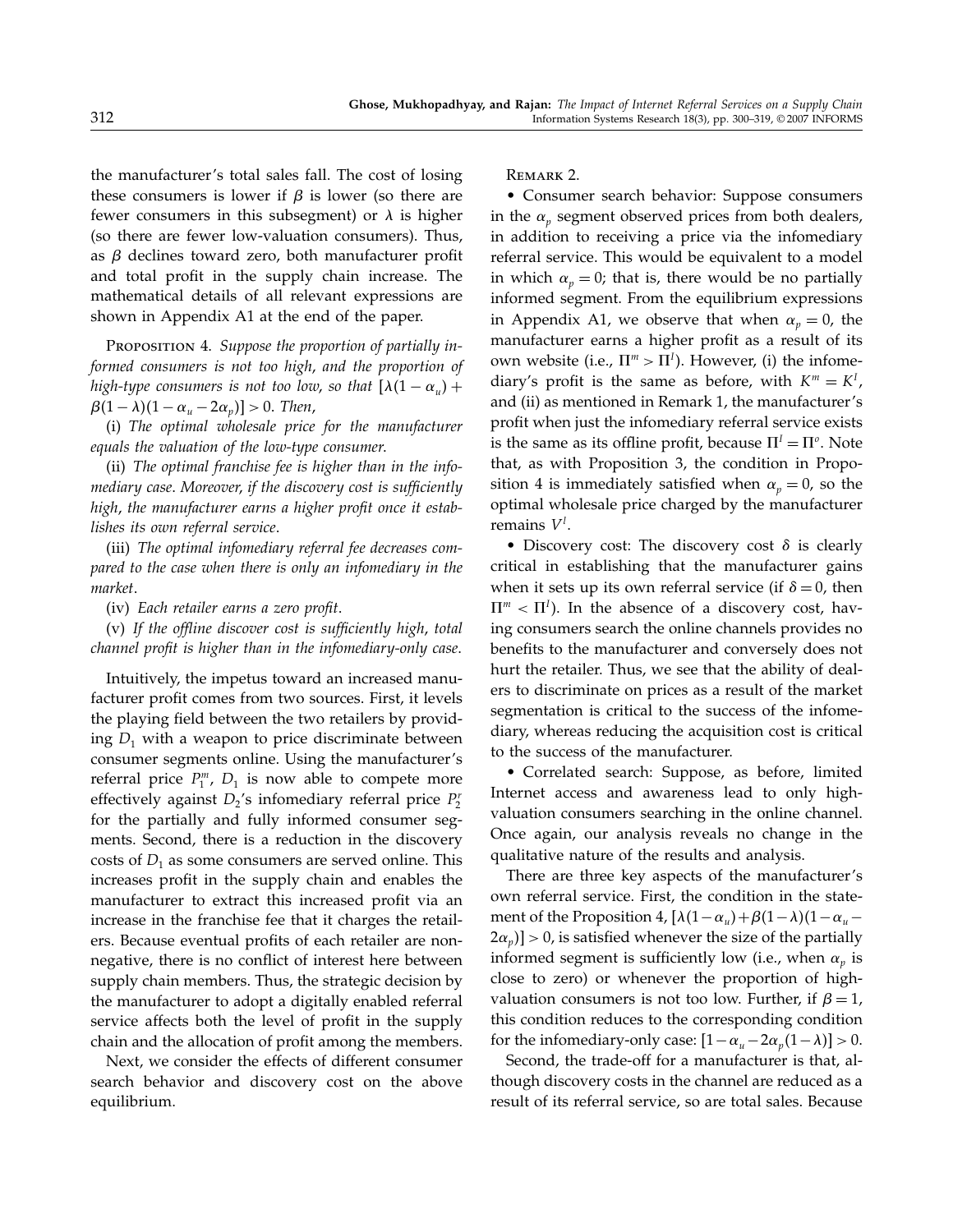retailers use online referral services to shut out lowvaluation consumers, these consumers leave the channel altogether. Thus, total sales of the manufacturer are lower than in the previous cases. To ensure that the manufacturer earns a higher profit after establishing its own referral service, the number of such online low-valuation consumers must be sufficiently low (i.e., the proportion of offline consumers,  $\beta$ , must be sufficiently high).

Third, compared to the infomediary-only case, the manufacturer improves its profit by establishing its own referral services, in part by diverting profit away from the infomediary. This is demonstrated by the existence of a range of discovery cost  $\delta$  for which channel profit decreases once the manufacturer referral service is set up, but the manufacturer's profit increases. Thus, the referral service plays a strategic role in the manufacturer's response to the existence of an infomediary.

PROPOSITION 5. (i) The establishment of the referral service leads to the optimal wholesale price being high (i.e., at least as high as the valuation of the low-type consumer) over a larger range of parameter values.

(ii) Over some range of discovery cost, channel profit decreases, but manufacturer profit increases because of the manufacturer referral service.

Thus, the establishment of a referral service by the manufacturer permits a wider leeway to set a high wholesale price. The flexibility in setting the wholesale price accrues from the heterogeneity in consumer valuations. If all consumers were homogeneous in their valuations, the manufacturer's profit-maximizing wholesale price would be equal across the different scenarios (regardless of the presence of the infomediary).

Next, we consider the effects of the manufacturer referral services on the expected sales, prices, and profits of the two retailers. Given the structure of the equilibrium, the corresponding values for the physical segment are the same as in the infomediary-only case. We show below that, in the Web segment,  $D_2$ (enrolled with the infomediary) has higher expected sales than  $D_1$  (which is not enrolled with the infomediary).  $D_2$  uses the infomediary as a price discrimination mechanism. It charges (on average) a low price to consumers referred by the infomediary and a high price  $V^h$  to consumers referred by the manufacturer.

**PROPOSITION 6.** (i) In the Web segment,  $D_2$  (which is enrolled with the infomediary) has higher expected sales than  $D_1$  (which is not).

(ii) The average manufacturer referral price of  $D_2$  is greater than its average infomediary referral price.

Using numerical analysis, we can show that there is a large region in the parameter space wherein  $D_1$ 's manufacturer referral price is higher than  $D_2$ 's infomediary referral price. The difference between the manufacturer and infomediary referral prices in our model is consistent with empirical evidence found by Scott-Morton et al. (2006) for the auto industry. They find that while the referral process of third-party infomediaries helps consumers get lower prices, a referral from a manufacturer website to one of the manufacturer's dealerships results in higher prices.

In the offline segment, the market shares of the two retailers remain the same as in the world with an infomediary but no manufacturer referrals. That is,  $D_2$ retains a higher market share in the offline segment. In the Web segments, we see that  $D_2$  again experiences a higher market share. Hence, there is a strong incentive for  $D_2$  (or more generally, for any one retailer) to enroll with the infomediary. An affiliation with the referral infomediary provides the retailer with the ability to price discriminate in its uninformed (captive) segment. It charges a monopoly price to all offline consumers and uses the referral price to compete with the other retailer online. This increases its expected sales. Conversely, the retailer who remains out of the infomediary referral services incurs a loss in expected sales and profits.

# 6. Manufacturer Eliminates the Referral Infomediary

As shown earlier, the manufacturer is hurt (i.e., it has a lower profit) by the presence of the infomediary. We show in this section that it is feasible for the manufacturer to choose a wholesale price that would eliminate the referral infomediary altogether. However, this is prohibitively costly for the manufacturer, which prefers to allow the infomediary to remain in the supply chain. In the context of the auto industry, there is no evidence (anecdotal or otherwise) of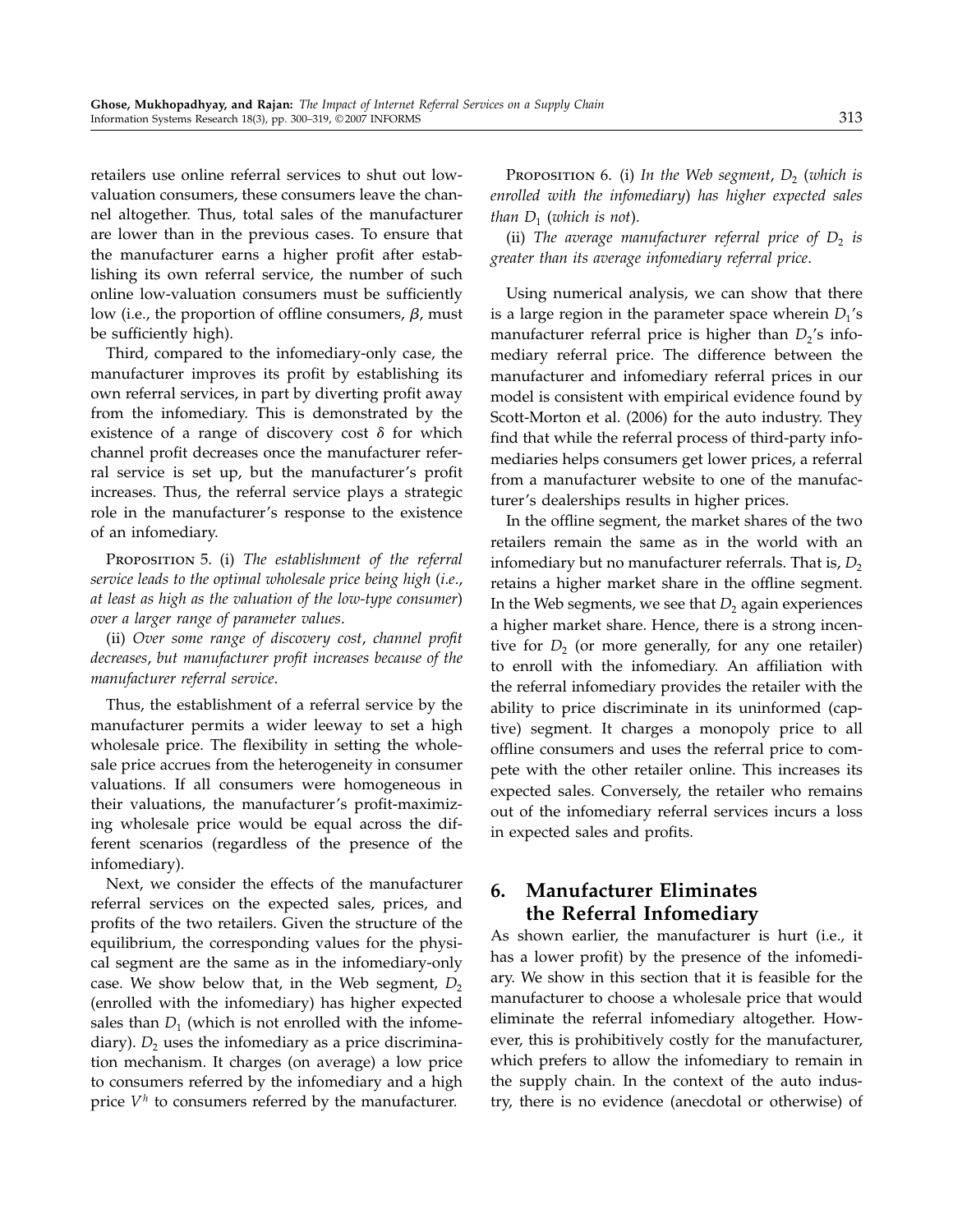an OEM attempting to eliminate a third-party referral infomediary.<sup>19</sup>

Recall that the benefit to a retailer of enrolling with the infomediary is twofold: enhanced price discrimination and reduction in discovery cost. If the manufacturer wishes to eliminate the referral infomediary, it must set a wholesale price W equal to  $V^h$ . Any wholesale price below  $V^h$  leads to price dispersion, which will facilitate price discrimination by  $D_2$ , the retailer enrolled with the infomediary. In turn, this leads to a positive profit for  $D_2$  after paying the manufacturer's franchise fee, and the infomediary can extract this profit through its referral fee. This prevents the infomediary from unraveling.

On the other hand, if  $W = V<sup>h</sup>$ , each retailer must set both offline and online prices equal to  $V^h$ . A retail price below  $V^h$  leads to a loss on each sale, whereas setting a retail price above  $V^h$  leads to no sales at all. When retail prices are set to  $V^h$ , low-valuation consumers are completely shut out of the market, and only high-valuation consumers buy. Thus, total sales are equal to  $\lambda.$  Further, total discovery costs are  $\beta(2-\alpha_{\nu})\delta$ . Thus, the manufacturer's overall profit is  $\lambda V^h - \beta(2 - \alpha_u)\delta$ . We show that if the proportion of offline consumers is not too low, the manufacturer has a higher profit when it allows the infomediary to coexist.

PROPOSITION 7. Suppose the proportion of offline consumers is not too low; specifically,  $\beta \geq (1-\alpha_u)(\lambda/(1-\alpha_u))$  $\lambda$ ))  $(V^h - V^l)/V^l$ . Then the manufacturer has a lower profit if it eliminates the infomediary than if it allows the infomediary to coexist in the supply chain.

The condition in the proposition is also satisfied if the proportion of high-valuation consumers,  $\lambda$ , is sufficiently low. The intuition is that, to eliminate the infomediary, the manufacturer must set the wholesale price to  $V^h$ , which eliminates all low-valuation consumers. With the manufacturer's referral service, online low-valuation consumers in the  $(1 - \beta)$  segment are already eliminated, because online prices

exceed  $V^l$ . Thus, the incremental cost of setting  $W = V<sup>h</sup>$  is that offline low-valuation consumers also leave the market. This cost is naturally higher when the proportion of offline consumers is higher or the proportion of high-valuation consumers is lower.

Note that we do not consider scenarios in which the manufacturer charges a different franchise fee for each retailer. The Robinson-Patman Act prohibits manufacturers from discriminating across symmetric retailers. However, if there were some inherent asymmetry between the retailers, such as differences in cost structures, it is possible the manufacturer would charge different franchise fees to each retailer. One consequence of such an action could be the unraveling of the infomediary.

# 7. Numerical Corroboration with Empirical Evidence

We now show that our model generates quantitative results in accordance with anecdotal evidence. We do this by choosing parameter values from previous empirical literature and assessing the resulting price dispersion and the implied closing ratios (CRs) for retailer sales.

First, consider the sizes of the different market segments. Klein and Ford (2003) in their survey of auto buyers point out that about 58% of consumers do not search at all. Additionally, about 22% of the buyers exhibit moderate search behavior by searching some of the offline and online sources, and about 20% are highly active information seekers who obtain multiple quotes from all possible sources. This sort of consumer search behavior is corroborated by a J.D. Powers study (2000), which finds that about 41% of consumers surveyed used a referral service while buying a car, whereas the remaining 59% did not (Rayport et al. 1998). Based on these data sources, we vary the value of  $\alpha_{\mu}$ , the size of the uninformed segment in our model, from 0 to 0.5. Further, Ratchford et al. (2003) find that 40% of buyers used online sources (i.e., manufacturer and third-party websites). Based on this we vary the proportion of offline consumers,  $\beta$ , from 0.6 to 1. We vary the proportion of high-valuation buyers,  $\lambda$ , from 0 to 0.4. Based on actual average gross margin of dealers (see Moon 2000), we take  $(V^h - W)$ to be \$3,500 and  $(V^l - W)$  to be \$1,500.

<sup>&</sup>lt;sup>19</sup> There have been attempts by auto manufacturers to forge strategic tie-ups with independent intermediaries. In 2001, GM attempted an alliance with Autobytel and Ford with MSN Carpoint (now known as MSN Autos). Both attempts were abandoned within a few months, with the OEMs instead building their own referral services.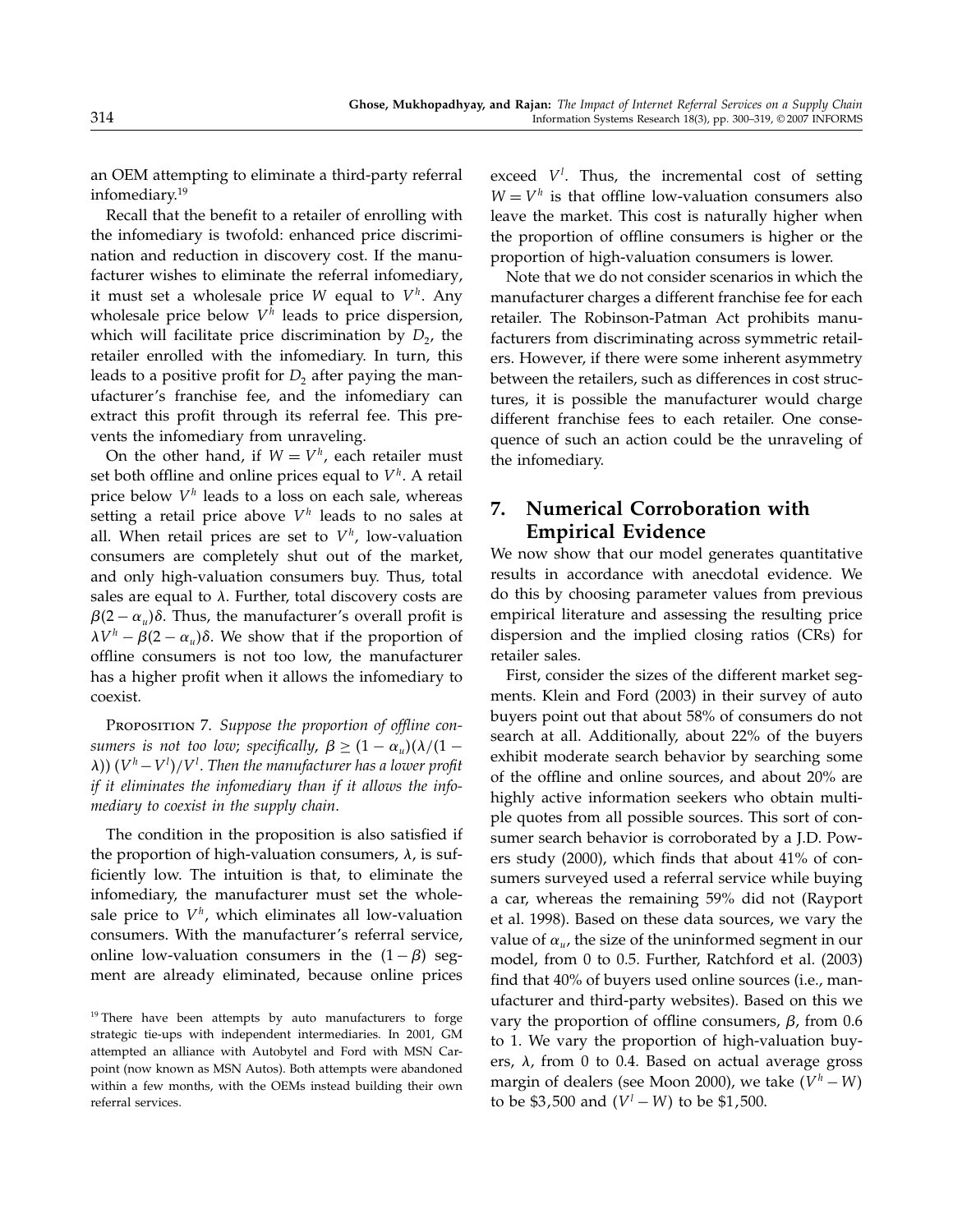Using these ranges for the parameters, we compute the price dispersion between online and offline price, the infomediary referral fee, and CRs. We choose  $\alpha_{\mu} \in$  $[0, 0.5]$  and determine the critical value of discovery cost,  $\delta_c$ . If the actual discovery cost,  $\delta$ , lies above this threshold, the manufacturer's profit increases after the manufacturer establishes its own referral service. We find that the maximal  $\delta_c$  over this parameter range is \$700. This is close to the empirical estimates of Scott-Morton et al. (2001), who show that the average cost to a dealer of an offline sale is \$675 higher than the cost of a sale via Autobytel.

Next we consider the price differences between offline and online channels. Scott-Morton et al. (2001, 2003) show that the average Autobytel customer sees a contract price about \$500 lower than the nonreferral offline prices. For the parameters we consider, the difference between the expected offline price (for low types) and the expected online infomediary referral price quotes (for  $D<sub>2</sub>$ , the retailer associated with the infomediary) ranges between \$400 and \$650.

Finally, we numerically estimate the CRs of the referral services. The CR is defined as

$$
CR = \frac{\text{Number of units sold}}{\text{Number of referrals received}}.
$$

This statistic forms a pivotal basis on which a retailer is evaluated by the referral infomediary. For example, in 1998–1999, Autobytel dropped around 250 dealers (10% of its dealer base) because of negative customer feedback and low CRs (see Moon 2000). We find that the CR of  $D<sub>2</sub>$  via manufacturer referral services ranges between 10% and 30%. According to anecdotal evidence, Forddirect.com has a CR of 17%, and GMBuypower.com has a CR of around 25%.<sup>20</sup> Between May and October, 2001, GM tested a system of providing sales leads or referrals to Chevrolet dealers in the Washington, D.C., area. According to GM, about 25% of such referrals were closed, which was roughly the same proportion as that of walk-in leads closed in physical showrooms. The numerical parameterization, therefore, highlights the robustness of the model and the main results. The CR from the infomediary referral price in our model is between 20% and 30%, slightly higher than industry evidence.<sup>21</sup> One reason for this may be that our model does not consider interbrand competition. If consumers search among multiple brands before completing a purchase, there will be multiple referrals for a single sale, thereby resulting in lower CRs.

# 8. Extensions

Because online markets are complex and rapidly evolving, several extensions of our model merit further discussions. In this section, we consider the robustness of our model to changes in several of its features.

### 8.1. Manufacturer-Induced Online Price Discrimination

Suppose an alternate online technology is available whereby manufacturers can facilitate online price discrimination by retailers.<sup>22</sup> As shown in  $\S5$ , retailers lose information about consumer valuations on line and charge online prices higher than  $V^l$ . As a result, online low-valuation consumers of mass  $(1-\beta)(1-\lambda)$ are shut out of the market. If, say,  $D_1$  could identify these consumers on line and set a price  $P_1^m$  equal to their valuation  $V^l$ , its overall sales would increase. Though the dealer's gross profit would be unchanged (because the marginal cost of the good to the dealer is also  $V^l$ ), manufacturer and supply chain profit would increase by an amount of  $(1 - \beta)(1 - \lambda)V^{l}$ . This increase would accrue from the per unit fee component of the two-part tariff. Thus, online price discrimination induced by the manufacturer can lead to even greater profits than those attainable in the benchmark case.

### 8.2. Imperfect Information About Consumer Valuations

For analytical tractability, we have assumed that, in the offline channel, retailers can perfectly infer consumer valuations. An alternative is to assume that retailers observe the valuation with noise. There are

<sup>20</sup> www.trilogy.com/Sections/Industries/Automotive/Customers/ FordDirect-Success-Story.cfm.

<sup>21</sup> http://www.investorville.com/ubb/Forum2/HTML/000040.html. <sup>22</sup> If competing retailers are also differentiated on customer service (as auto dealers often are), the interplay between price discrimination and customer service can affect their incentives to adopt personalized pricing policies. See, for example, Choudhary et al. (2005).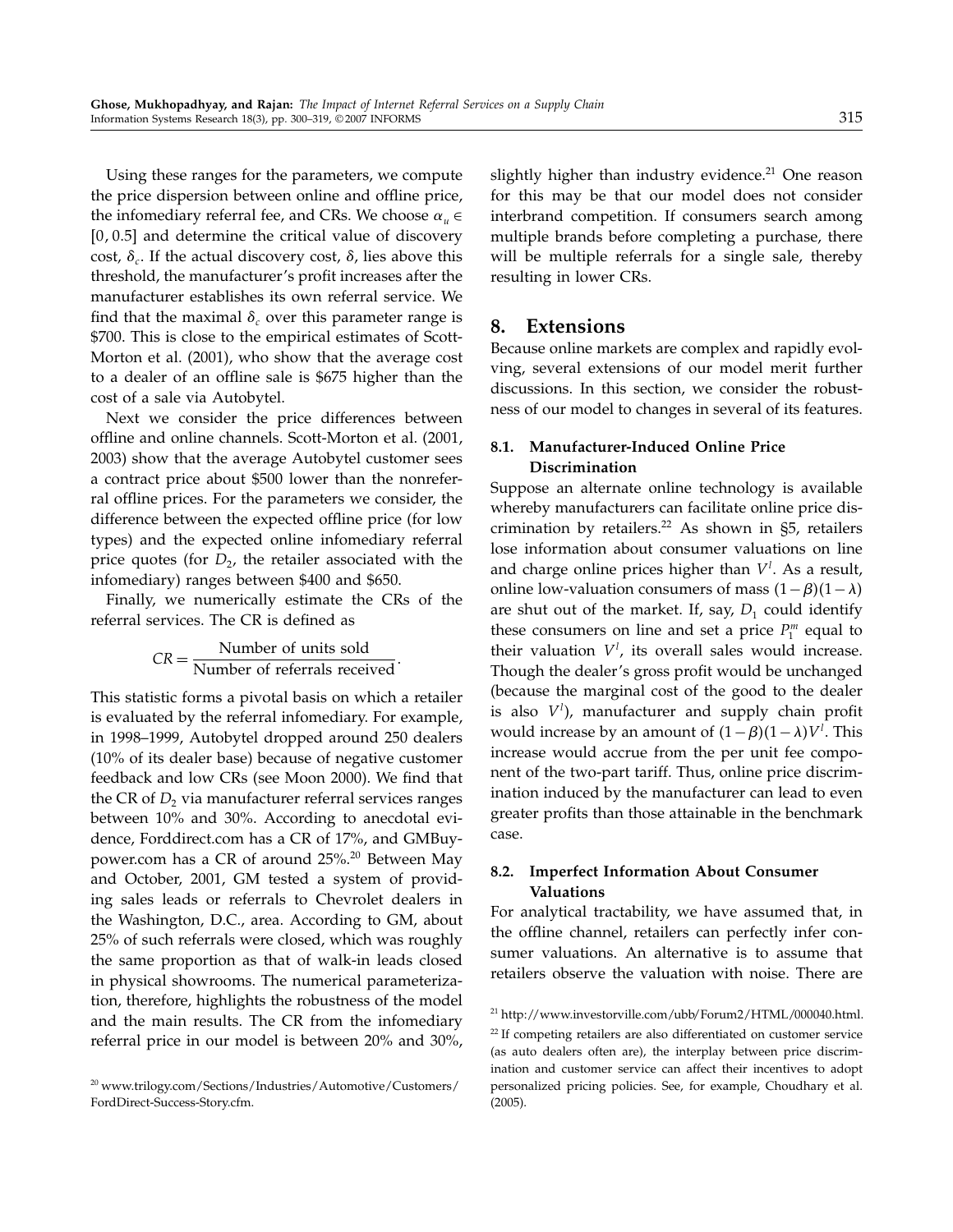two possibilities in such a situation: First, if consumers cannot bargain, sometimes the price will be set above the valuation of a low-valuation consumer (note that the price will never exceed the valuation of a high-valuation consumer). Hence, low-valuation consumers will sometimes choose to not purchase, because they may be offered prices by both retailers in excess of their valuations. This will reduce the gross profit of the retailers a little and thereby reduce the manufacturer's franchise fee.

However, several results of the paper will still go through: (i) The infomediary will still enable price discrimination across search segments and benefit from enrolling only one retailer, (ii) the manufacturer offering referral services will increase its profits by extracting surplus from the infomediary, and (iii) offering its own referral services will allow the manufacturer to set the wholesale price equal to the valuation of the low-type consumers over a larger range of parameters.

### 8.3. Manufacturer Enrolls Only One Retailer

One difference between manufacturer and infomediary referral services is that our manufacturer enrolls both retailers. What if, instead, the manufacturer enrolled only  $D_1$ ?<sup>23</sup> We find that the manufacturer is equally well off enrolling only  $D_1$  as it is enrolling both retailers. Our model hence provides a rationale as to why manufacturers follow a nonexclusive practice of enrolling multiple retailers.

If  $D_2$  is not enrolled by the manufacturer, the only segments affected are the uninformed (captive) segment of  $D_2$  and the fully informed consumers in the  $\beta$  segment. The former clearly does not affect profits of  $D_1$  in any way. Consider the latter. Recall that, in our equilibrium,  $P_2^m$  is set to  $V^h$ , whereas  $P_1^m$  and  $P_2^r$  are randomized over  $(\hat{P}^h, V^h)$ . Consequently,  $D_1$ effectively competes only with the infomediary referral price,  $P_2^r$ , and not with the manufacturer referral price,  $P_2^m$ , of  $D_2$ . Hence,  $D_1$ 's sales to the latter segment are unchanged. Therefore, the profits of  $D_1$  and thus the manufacturer's profits are unchanged if only  $D_1$  is enrolled.

However, such a move does affect  $D_2$ 's gross profits; these actually increase, because in its captive segment  $D_2$  can now sell to low-valuation consumers off line at  $P_2(V^l)$ , rather than losing the online proportion  $\beta$ . This increase in  $D_2$ 's gross profit is then captured by the infomediary, providing the manufacturer with a stronger incentive to decrease the infomediary's channel power.

# 9. Conclusion and Limitations

Our analysis suggests that when manufacturers in an extended enterprise cannot sell directly to consumers, either because of legal restrictions or to avoid direct conflict with their retailers, the digitally enabled referral service model is a strategic tool for them to increase their channel power and profits. In particular, the referral mechanism, by diverting traffic from offline to online channels, both increases retailers' ability to price discriminate across different consumer search segments and leads to a reduction in customer discovery costs. There is a trade-off, because retailers have to forgo information about valuations of consumers who only appear online.

Our model implies that the entry of third-party referral services in the midstream part of an extended enterprise can hurt manufacturers in both components of its contract with downstream retailers—by reducing its franchise fee and by squeezing its optimal wholesale price. When a manufacturer establishes its own online referral service, it counteracts both effects. The extent to which overall supply chain profits increase depends on the relative composition of consumer types in the market and their valuations. In practice, we expect the actual allocation of profits among supply chain members to vary, depending on the bargaining power of each agent.

Interestingly, we derive consumer purchase behavior endogenously, without assuming any relationship between search behavior and valuations ex ante. That is, based on the pricing strategies of retailers, our model suggests that there will be an endogenous correlation between purchases over the Web and consumer valuations. Another implication of our model is that in markets with relatively inelastic market demand or high brand loyalty, the optimal wholesale price can be higher than the manufacturer's marginal cost. Specifically, in the model, setting the wholesale

<sup>&</sup>lt;sup>23</sup> It is trivial to show that enrolling only  $D_2$  leads to a further decrease in  $D_1$ 's profits, and thus results in lower manufacturer profits.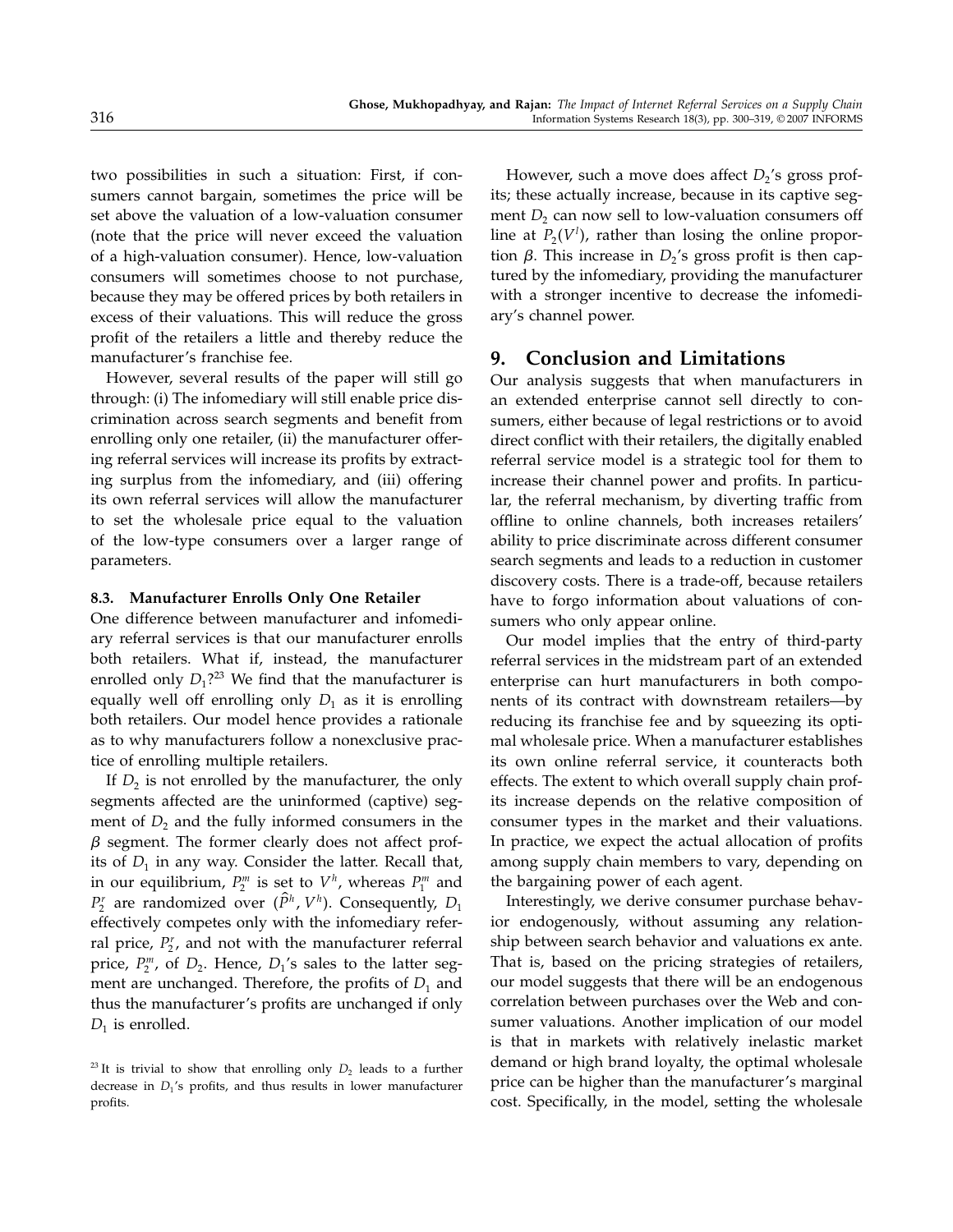price to the marginal cost instead of the valuation of low-type consumers aggravates price competition between downstream retailers, reducing the manufacturer's franchise fee.

What are the implications of our paper for retailers in an extended enterprise? In our model, we do not consider the possibility of retailers establishing their own Web services to attract consumer traffic and sales. Suppose each retailer sets up its own website to directly appeal to consumers, in addition to enrolling with the referral service. There are two potential implications of such a phenomenon. Intuitively, one consequence is an increase in the bargaining power of the retailers vis-à-vis the manufacturer and infomediary, which will transfer some of the profit in the supply chain to the retailers. The qualitative nature of our results holds under this formulation, though the quantitative magnitudes of profit change.

Another aspect of retailer websites is that these are equivalent to an investment in customer acquisition, similar to regular mass media advertising or marketing campaigns. In a model of price dispersion with mixed strategies, Hann et al. (2005) show that if firms invest in customer acquisition before setting prices, the unique mixed strategy equilibrium is asymmetric, with one firm acquiring twice as many customers as the other. In our benchmark model this is equivalent to having one retailer with a larger captive segment of uninformed consumers and the other one having a smaller captive segment. Potentially, this would affect the incentives of each dealer to sign with the infomediary; the dealer with a smaller captive segment will be more interested in the price discrimination possibilities offered by the infomediary. Again, such an extension only affects the quantitative magnitudes of prices, sales, and profit in equilibrium, without changing the qualitative nature of the results.

Finally, our analysis suggests some strategies manufacturers can adopt to maximize supply chain profits. First, strategic alliances with online portals, such as those of GM with AOL and Ford with Yahoo, can direct a larger number of consumers to manufacturersponsored referral services. Of course, infomediaries will also benefit from similar tie-ups. Because they direct so much of online search, the major search engines and portals can be expected to emerge as

important players in the referral services area. Second, manufacturers can invest electronic customer relationship management (e-CRM) packages to collect more information about consumers who visit their referral services to infer consumer valuations online. Firms such as Nissan and GM are investing in technologies to enable such online personalized pricing initiatives.

The restriction to a single manufacturer and a single infomediary represents a limitation of our model. In many instances, referral infomediaries partner with multiple manufacturers. Interbrand competition or price competition between infomediaries can impact contracts between the different entities in the value chain and hence the division of profit across different parts of the chain. Our conjecture is that the qualitative nature of the results will remain unaffected, but it would be interesting to formally model this scenario.

Another limitation is that we do not consider the effect of infomediaries on the mix of buyers itself. Our model assumes an exogenous demand from "uninformed" and "informed" customers whose market sizes are driven by implicit differences in search costs. The sizes of various market segments may well change endogenously with the availability of competing thirdparty infomediaries. For example, what would happen if there were a disproportionate representation of one type of consumer in the online segments? Suppose only high-valuation consumers searched on line. Then our results would still hold, because online prices are already targeted only toward high-valuation consumers in our current model. On the other hand, if only low-valuation consumers searched on line, online prices would be lower, because high-valuation consumers would have already screened themselves out from accessing referral services. A detailed analysis of these possibilities is beyond the scope of our paper but can be a fruitful area for future research.

Finally, we do not allow consumers to bargain over the price when they visit a physical retailer store. It is possible that consumers who are partially and fully informed choose to bargain, because they observe multiple prices and will have an online price in hand before they obtain an offline price. Once we allow for such bargaining between consumers and retailers in the supply chain, the online prices obtained by even high-valuation consumers may be higher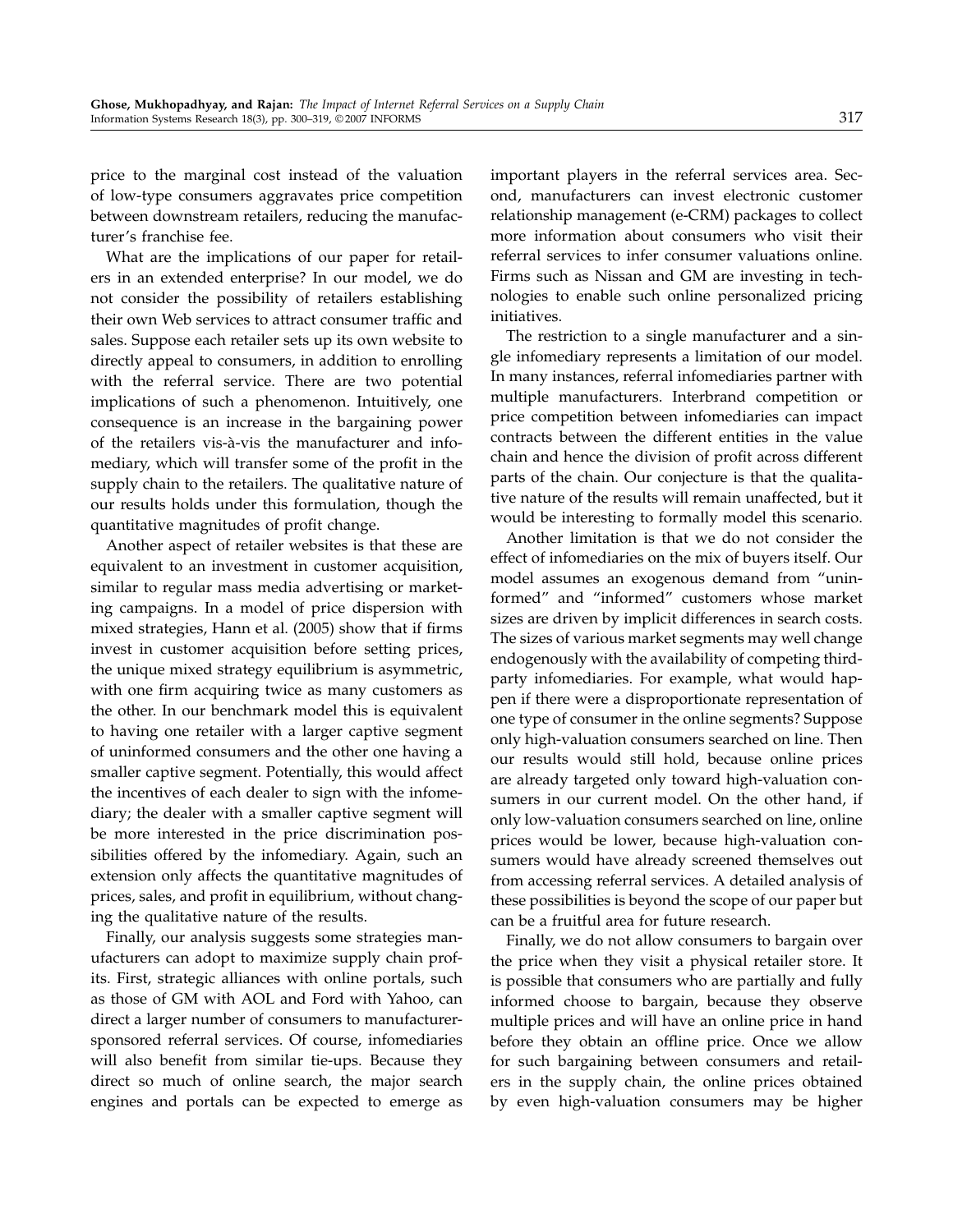than the offline prices obtained via bargaining. Whatever price is charged online, a consumer will obtain a lower offline price from the other dealer. Thus, no sales occur via the infomediary, which can no longer exist. Therefore, the existence of the infomediary necessarily requires some imperfections in consumers' bargaining abilities.

### Acknowledgments

The authors thank Ram Rao, Anthony Dukes, Philipp Afeche, seminar participants at Carnegie Mellon University, New York University, University of Maryland, University of Connecticut, University of California, Irvine, Tulane University, University of Southern California, University of Arizona, and participants at the Conference on Information Systems & Technology (CIST) 2002, Workshop on Information Systems & Economics (WISE) 2002, and the International Conference on E-Commerce (ICEC) 2003 for extremely useful feedback. The authors also thank Senior Editor M. S. Krishnan and three anonymous reviewers for suggestions that helped to improve this paper. The first author acknowledges the support of NSF Career Grant IIS-0643847.

### Appendix A1. Outcomes Under Different Scenarios

#### 1. No referral services.

- Wholesale price:  $W^o = V^l$ .
- Retail prices:  $P_1(V^l) = P_2(V^l) = V^l$  $P_1(V^h)$ ,  $P_2(V^h)$  randomized over  $[\hat{P}^h, V^h]$ ,

where

$$
\hat{P}^h = V^l + \frac{\alpha_u}{2 - \alpha_u} (V^h - V^l), \text{ and}
$$

$$
G^h(P) = \text{Prob}(P^h > P) = \frac{\alpha_u + \alpha_p}{2(1 - \alpha_u - \alpha_p)} \left(\frac{V^h - P}{P - V^l}\right)
$$

- Franchise fee:  $F^{\circ} = ((\alpha_u + \alpha_p)/2) \lambda (V^h V^l) (1 (\alpha_u +$  $\alpha_n$ /2.
- Manufacturer's expected profit:  $\Pi^{\circ} = V^{l} + (\alpha_{u} +$  $\alpha_p$ ) $\lambda(V^h - V^l) - (2 - \alpha_u - \alpha_p)\delta$ .
- Total channel profit:  $\mathcal{S}^{\circ} = V^{\prime} + (\alpha_u + \alpha_p) \lambda (V^h V^l)$   $(2-\alpha_u-\alpha_v)\delta$ .

2. Infomediary referrals only. The following is an equilibrium if  $[1 - \alpha_u - 2\alpha_p(1 - \lambda)] > 0$ .

- Wholesale price:  $W^I = V^I$ .
- Retail prices:  $P_1(V^l) = P_2(V^l) = V^l$  $P_2(V^h) = V^h$ , and  $P_1(V^h)$ ,  $P_2^r$  randomly chosen over  $[\hat{P}^h, V^h]$ , where

$$
\begin{aligned} \hat{P}^h &= V^l + \frac{\alpha_u}{(2 - \alpha_u)} (V^h - V^l), \ G_1^h(P) = \text{Prob}(P_1(V^h) > P) \\ &= \frac{\alpha_u}{2 - \alpha_u} \frac{V^h - P}{P - V^l} \end{aligned}
$$

with a mass point  $\alpha_u/(2-\alpha_u)$  at  $V^h$ , and

$$
G'_{2}(P) = \text{Prob}(P'_{2} > P) = \frac{\alpha_{u}}{2(1 - \alpha_{u})} \frac{V^{h} - P}{P - V^{l}}.
$$

- Infomediary fee:  $K^I = \lambda (\alpha_u(1 \alpha_u)/(2 \alpha_u)) (V^h V^l$ ) +  $\alpha_p \delta$ .
- Franchise fee:  $F^I = F^{\circ} (\alpha_p/2)[\lambda(V^h V^l) + \delta].$
- Manufacturer profit:  $\Pi^I = \Pi^o \alpha_p [\lambda (V^h V^l) + \delta].$
- Total channel profit:  $\mathcal{S}^I = \mathcal{S}^o + \lambda [\alpha_u(1 \alpha_u)/(2 \alpha_u) \alpha_p$ ] ( $V^h - V^l$ ).

3. Both manufacturer and infomediary referrals present. The equilibrium below holds if (i)  $\beta$ , the proportion of offline consumers is sufficiently high, and (ii)  $[\lambda(1 - \alpha_u) +$  $\beta(1-\lambda)(1-\alpha_u-2\alpha_p)]>0.$ 

- Wholesale price:  $W^m = V^l$ .
- Retail prices:  $P_1(V^l)$ ,  $P_1(V^h)$ ,  $P_2(V^l)$ ,  $P_2(V^h)$ , and  $P_2^r$  all set as in infomediary-only case.

 $P_2^m = V^h$ , and  $P_1^m$  randomly chosen over  $[\hat{P}^h, V^h]$ , where

$$
\hat{P}^h = W + \frac{\alpha_u(V^h - W)}{(2 - \alpha_u)} \quad \text{and}
$$

$$
G_1^m(P) = \text{Prob}(P_1^m > P) = \frac{\alpha_u}{2 - \alpha_u} \frac{V^h - P}{P - V^l},
$$

with a mass point  $\alpha_u/(2-\alpha_u)$  at  $V^h$ .

- Infomediary fee:  $K^m = K^l (1 \beta)\alpha_n \delta$ .
- Franchise fee:  $F^m = F^I + (1 \beta)(1 (\alpha_u/2))\delta$ .
- Manufacturer profit:  $\Pi^m = \Pi^l + (1 \beta) [(2 \alpha_u)\delta (1 - \lambda)V^l$ ].
- Total channel profit:  $\mathcal{S}^m = \mathcal{S}^1 + (1 \beta)[(2 \alpha_u \alpha_u)]$  $\delta - (1 - \lambda)V^l$ ].

### References

.

- Bandyopadhyay, S., J. Barron, A. Chaturvedi. 2005. Competition among sellers in online exchanges. Inform. Systems Res. 16(1) 47–60.
- Baye, M., J. Morgan. 2001. Information gatekeepers on the internet and the competitiveness of homogeneous product markets. Amer. Econom. Rev. 91(3) 454–474.
- Cattin, P., G. Punj. 1983. Identifying the characteristics of single retail (dealer) visit new automobile buyers. R. P. Bagozzi, A. M. Tybout, eds. Advances in Consumer Research, Vol. 10, 383–388.
- Chen, Y., G. Iyer, V. Padmanabhan. 2002. Referral infomediaries. Marketing Sci. 21(4) 412-434.
- Choudhary, V., A. Ghose, T. Mukhopadhyay, U. Rajan. 2005. Personalized pricing and quality differentiation. Management Sci. 51(7) 1120–1130.
- Choudhury, V., W. Xia, N. Venkataraman, J. Henderson. 1999. A resource-based theory of network structures. Research in Strategic Management and Information Technology. JAI Press, Inc., Greenwich, CT, 55–56.
- Chwelos, P., I. Benbasat, A. Dexter. 2001. Research report: Empirical test of an EDI adoption model. Inform. Systems Res. 12(3) 304–321.